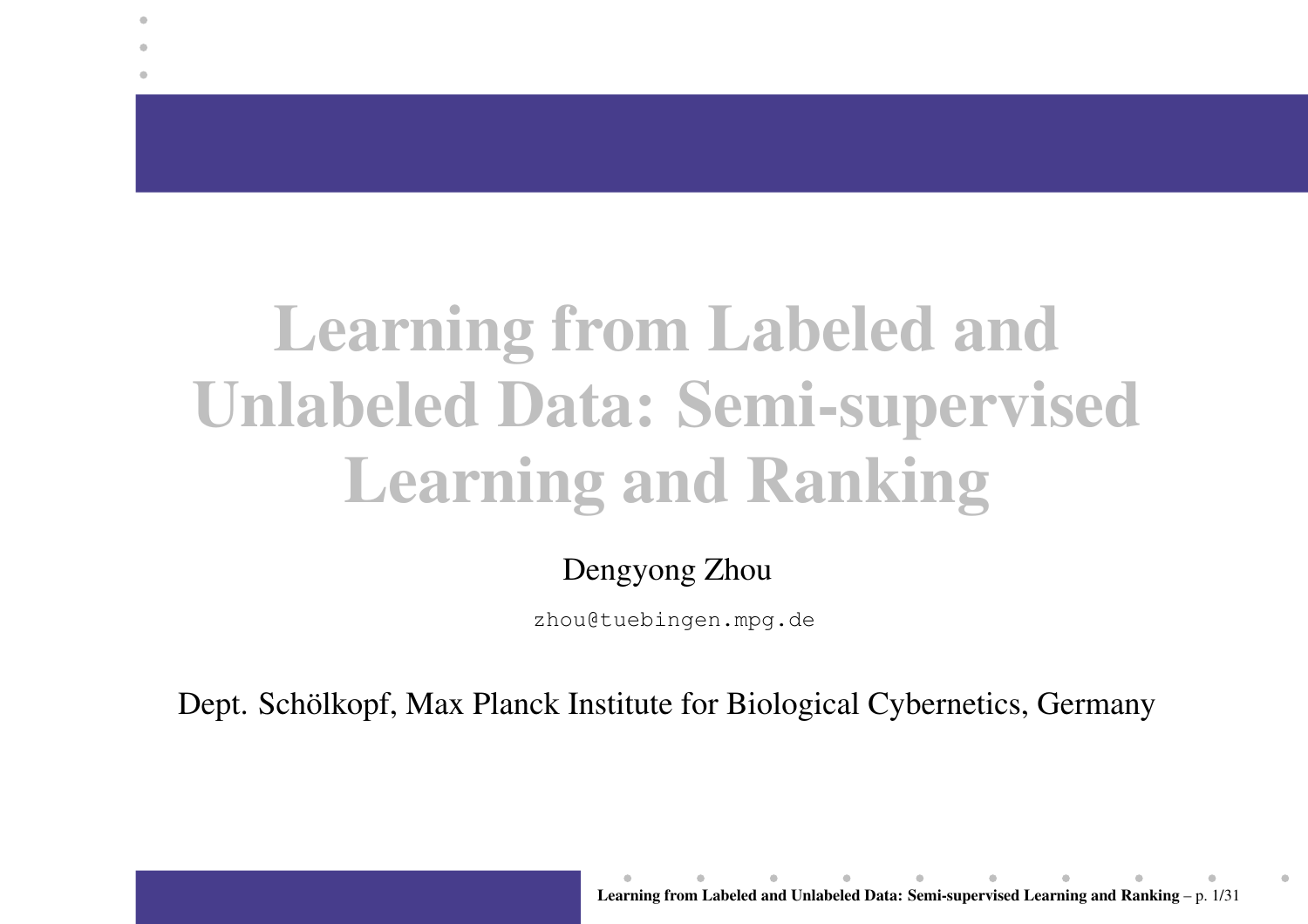## **Learning from Examples**

۰

- •• Input space  $\mathcal{X},$  and output space  $\mathcal{Y} = \{1, -1\}.$
- •• Training set  $S = \{z_1 = (x_1, y_1), \ldots, z_l = (x_l, y_l)\}$  in  $\mathcal{Z} = \mathcal{X} \times \mathcal{Y}$  drawn i.i.d. from some unknown distribution.
- •• Classifier  $f: \mathcal{X} \rightarrow \mathcal{Y}$ .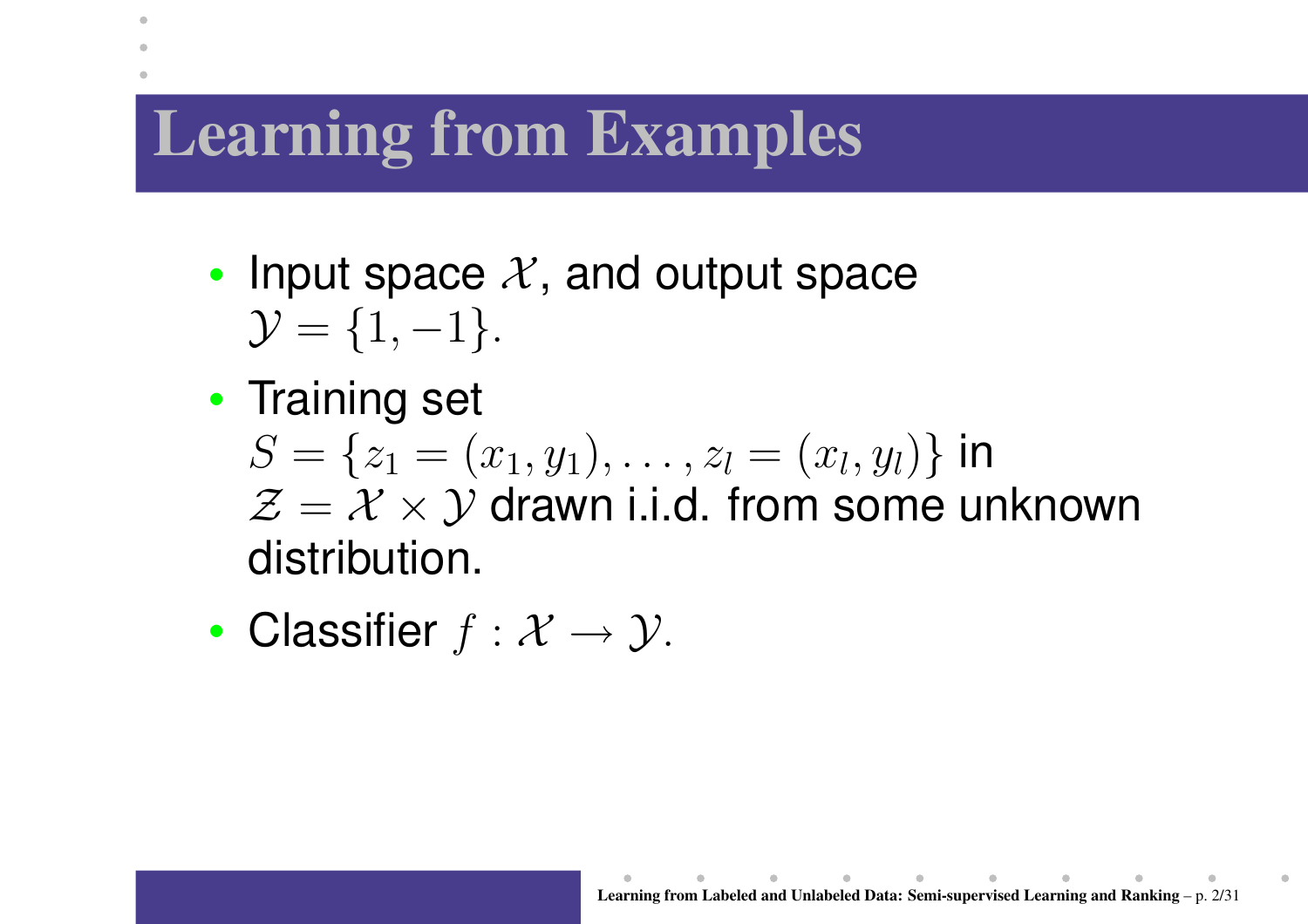## **Transductive Setting**

- •• Input space  $\mathcal{X} = \{x_1, \ldots, x_n\}$ , and output space  $\mathcal{Y} = \{1, -1\}.$
- •• Training set  $S = \{z_1 = (x_1, y_1), \ldots, z_l = (x_l, y_l)\}.$
- •• Classifier  $f: \mathcal{X} \rightarrow \mathcal{Y}$ .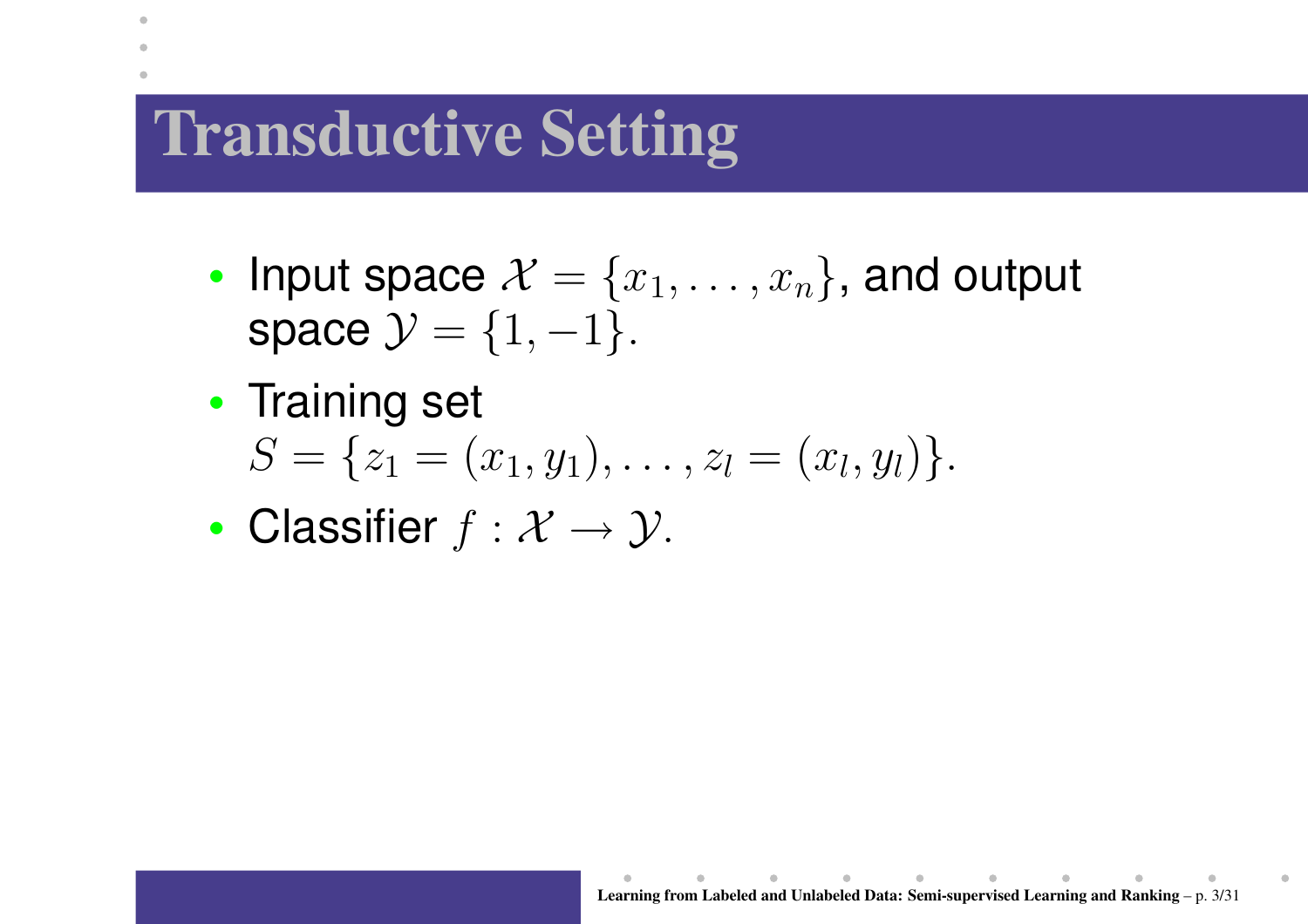#### **Intuition about classification: Manifold**

۰

- • **Local consistency**. Nearby points are likely to have the same label.
- • **Global consistency**. Points on the same structure (typically referred to as <sup>a</sup> cluster or manifold) are likely to have the same label.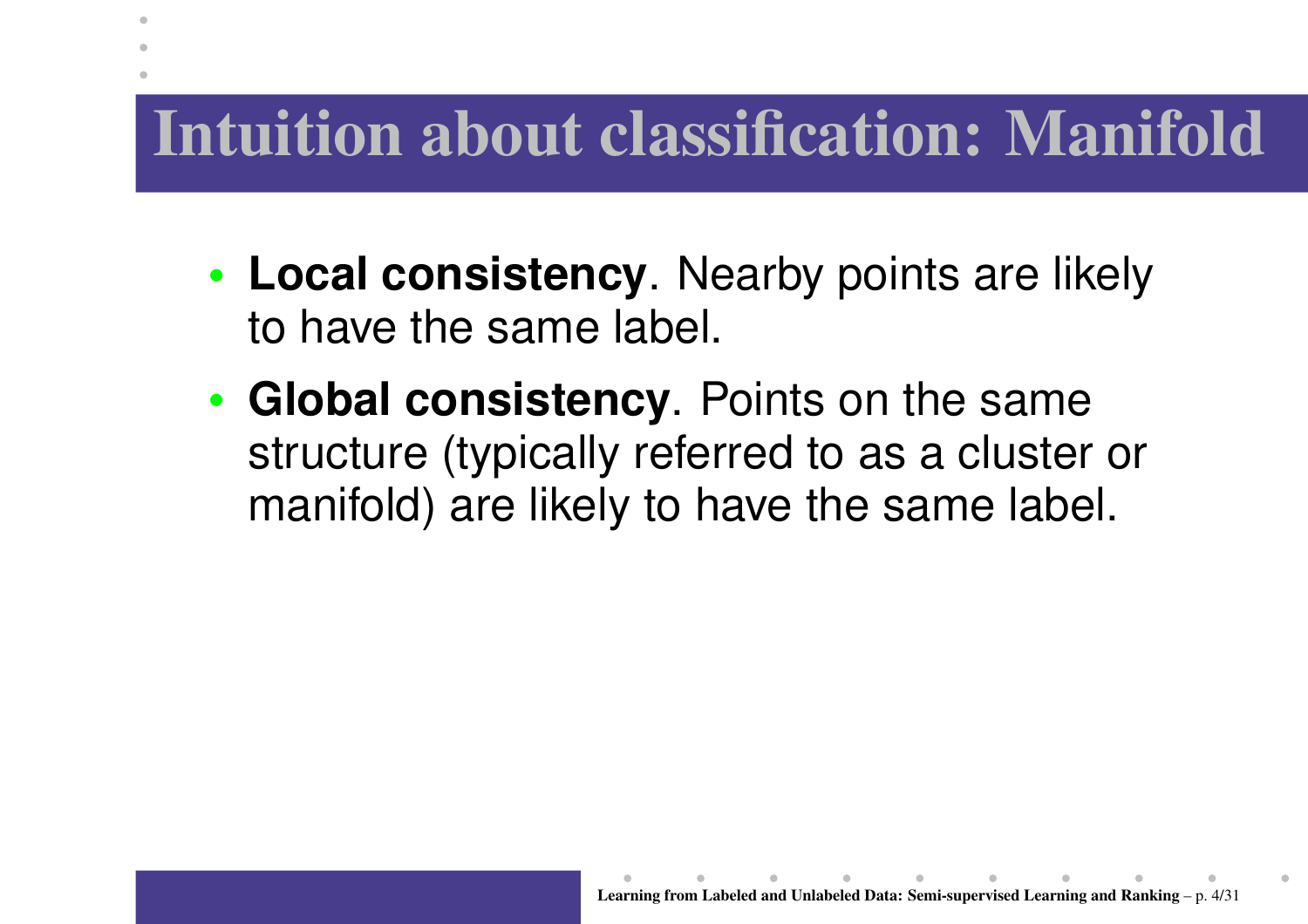#### **A Toy Dataset (Two Moons)**



**Learning from Labeled and Unlabeled Data: Semi-supervised Learning and Ranking** – p. 5/31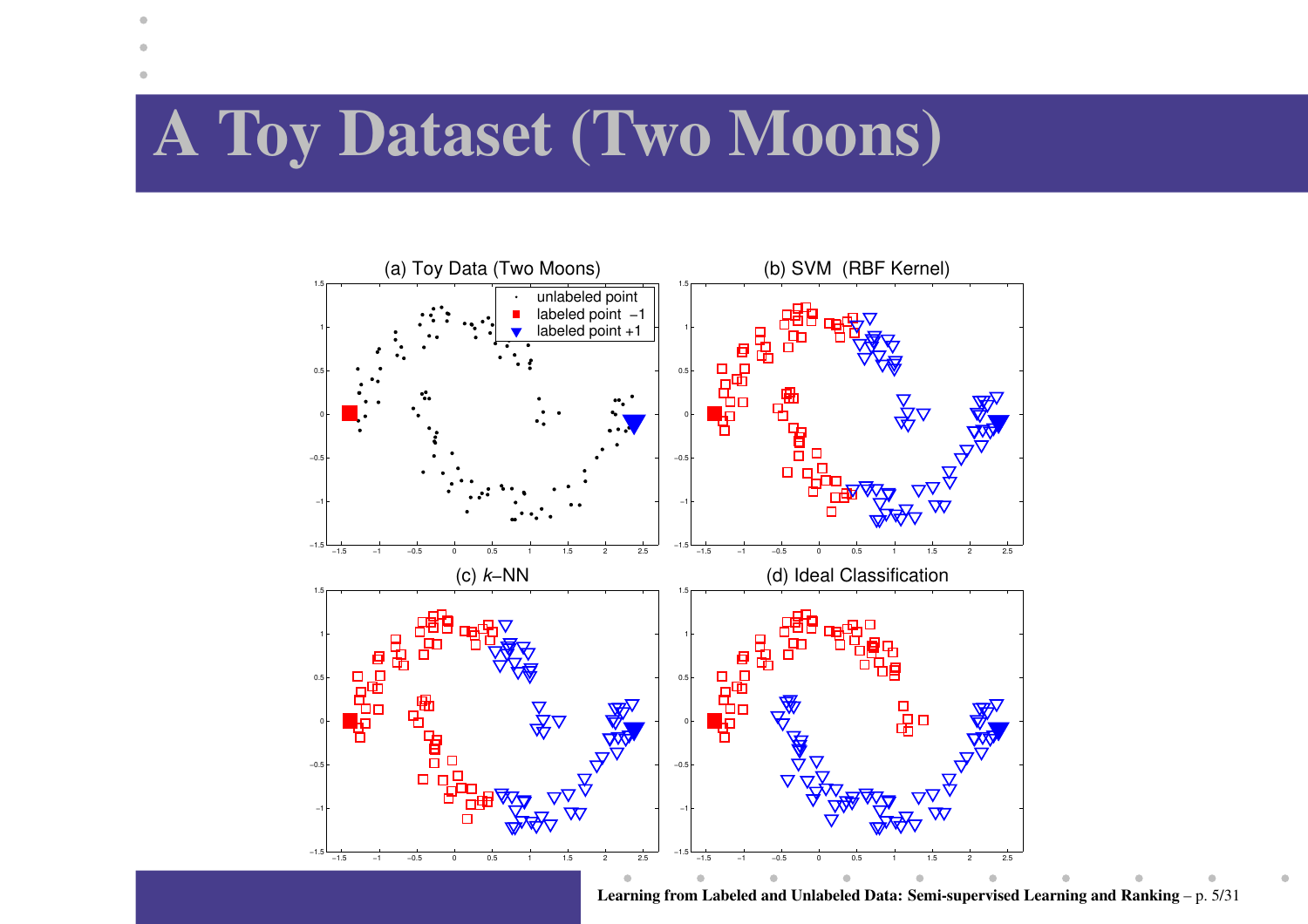# **Algorithm**

 $\bullet$ 

- 1. Form the affinity matrix  $W$  defined by  $W_{ij} = \mathbb{I}$  $\exp(-||x_i - x_j||^2/2\sigma^2)$  if  $i \neq j$  and  $W_{ii} = 0$ .
- 2. Construct the matrix  $S = D^{-1/2}WD^{-1/2}$  in which D is a diagonal matrix with its  $(i,i)\text{-element equal to the}$ sum of the  $i\text{-}\mathsf{th}$  row of  $W_{\cdot}$
- 3. Iterate  $f(t+1)=\alpha Sf(t)+(1-\alpha)y$  until convergence, where  $\alpha$  is a parameter in  $(0,1).$
- 4. Let  $f^*$  denote the limit of the sequence  $\{f(t)\}.$  Label each point  $x_i$  as  $y_i = \; \mathsf{sgn}(f_i).$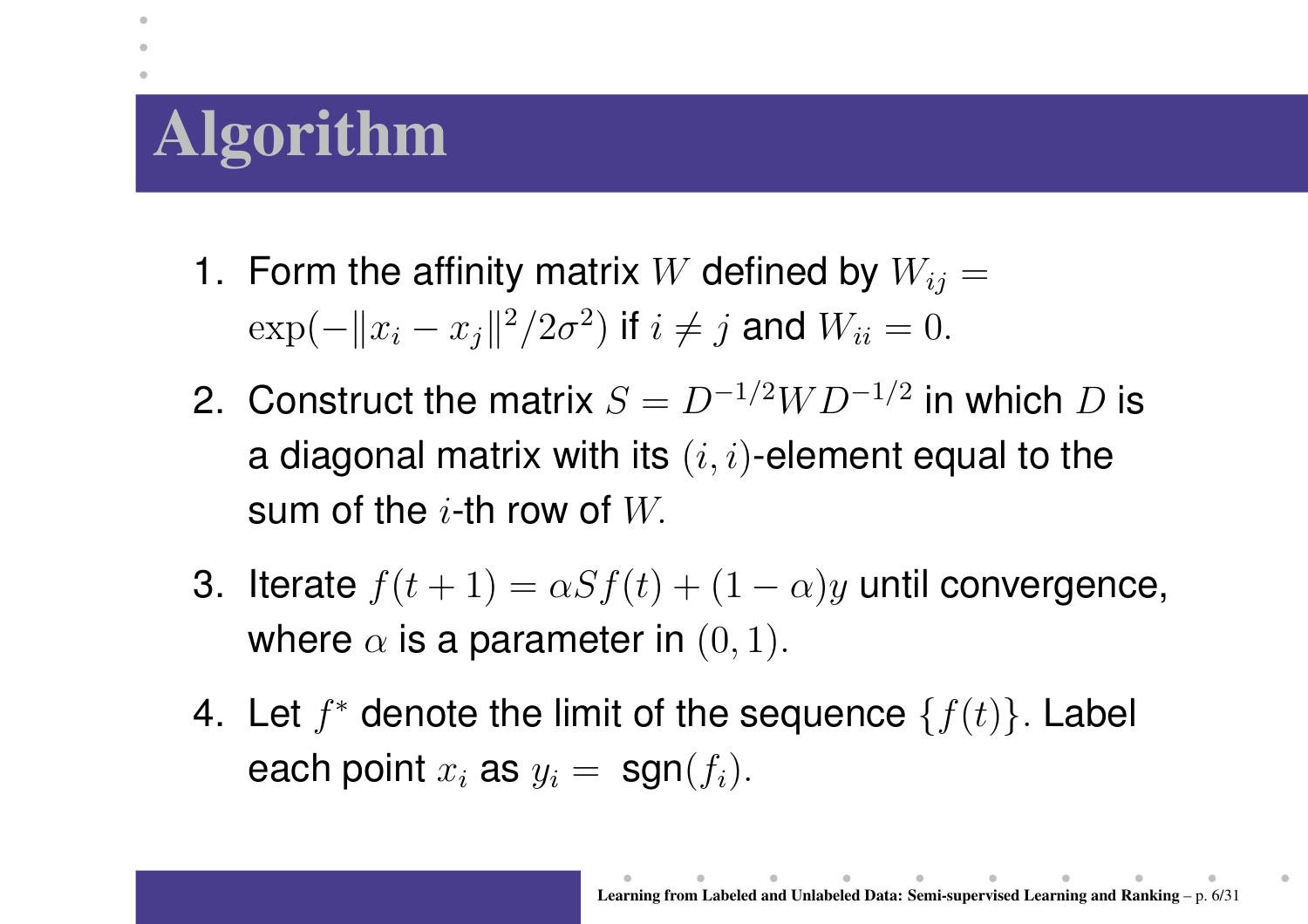## **Convergence**

۰

**Theorem.** The sequence  $\{f(t)\}$  converges to  $f^* = \beta (I - \alpha S)^{-1} y$ , where  $\beta = 1 - \alpha$ . *Proof.* Suppose  $F(0) = Y$ . By the iteration equation, we have

$$
f(t) = (\alpha S)^{t-1} Y + (1 - \alpha) \sum_{i=0}^{t-1} (\alpha S)^i Y.
$$
 (1)

Since  $0 < \alpha < 1$  and the eigenvalues of  $S$  in  $[-1,1],$ 

$$
\lim_{t \to \infty} (\alpha S)^{t-1} = 0, \text{ and } \lim_{t \to \infty} \sum_{i=0}^{t-1} (\alpha S)^i = (I - \alpha S)^{-1}.
$$
 (2)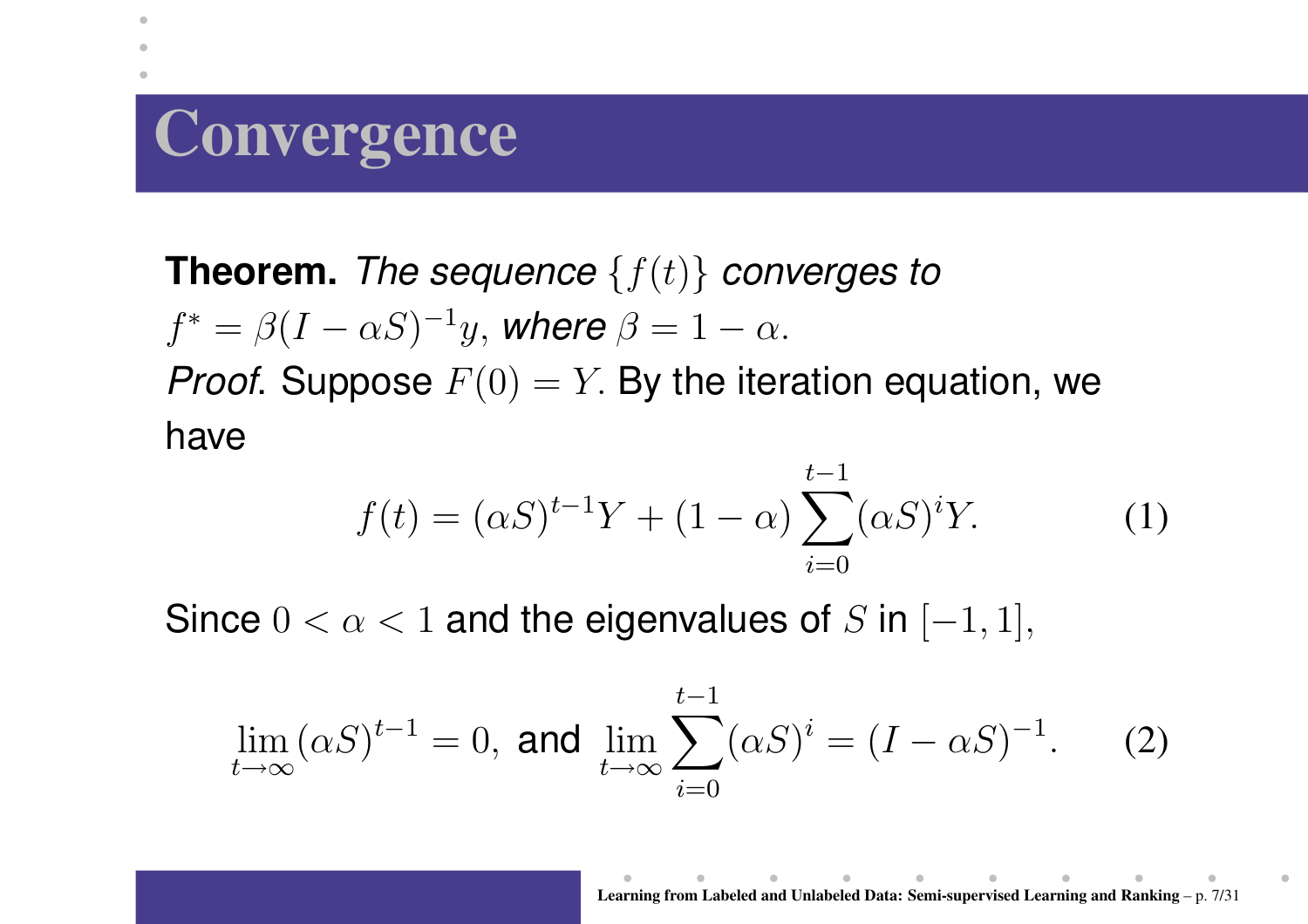## **Regularization Framework**

#### Cost function

$$
Q(f) = \frac{1}{2} \bigg[ \sum_{i,j=1}^{n} W_{ij} \bigg( \frac{1}{\sqrt{D_{ii}}} f_i - \frac{1}{\sqrt{D_{jj}}} f_j \bigg)^2 + \mu \sum_{i=1}^{n} (f_i - y_i)^2 \bigg]
$$

- **Smoothness term.** Measure the changes between nearb y points.
- **Fitting term.** Measure the changes from the initial label assignments.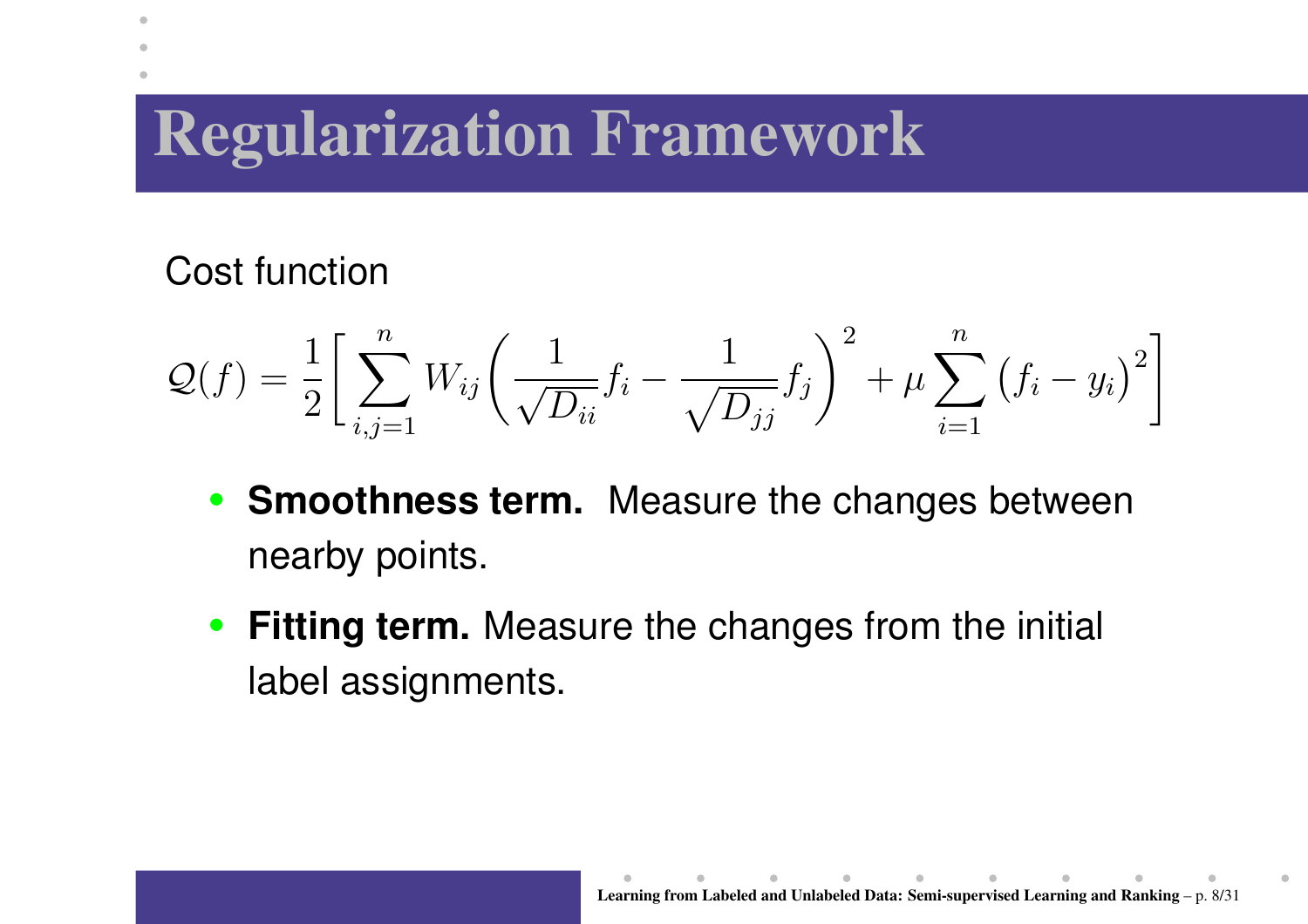#### **Regularization Framework**

**Theorem.**  $f^* = \arg\min_{f \in \mathcal{F}} \mathcal{Q}(f)$ . *Proof*. Differentiating  $\mathcal{Q}(f)$  with respect to  $f$ , we have

$$
\left. \frac{\partial \mathcal{Q}}{\partial f} \right|_{f=f^*} = f^* - Sf^* + \mu(f^* - y) = 0,\tag{1}
$$

which can be transformed into

 $\bullet$ 

$$
f^* - \frac{1}{1+\mu} S f^* - \frac{\mu}{1+\mu} y = 0.
$$
 (2)

Let  $\alpha = 1/(1+\mu)$  and  $\beta$ = $=\mu/(1+\mu).$  Then

$$
(I - \alpha S)f^* = \beta y.
$$
 (3)

**Learning from Labeled and Unlabeled Data: Semi-supervised Learning and Ranking** – p. 9/31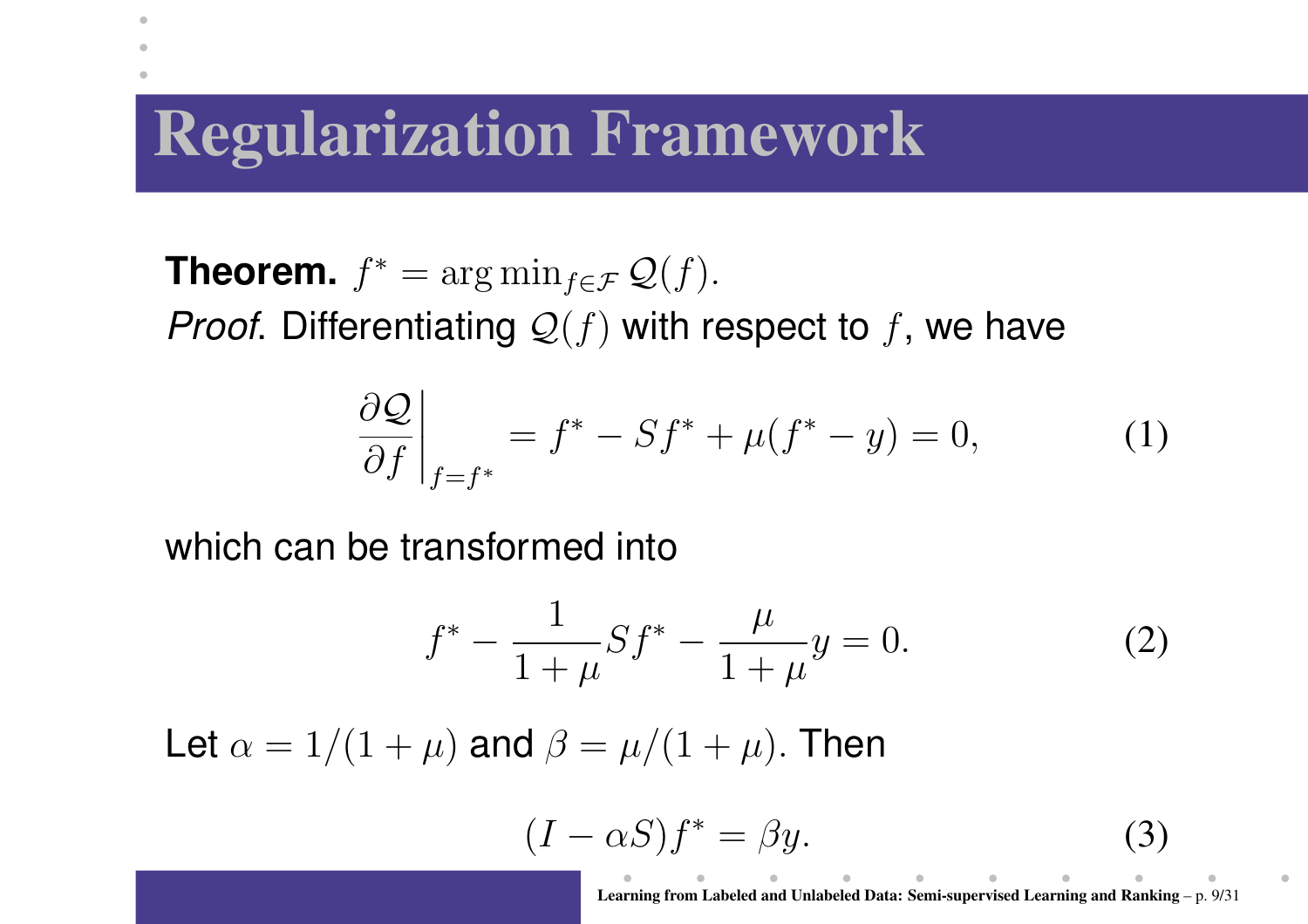## **Two Variants**

- Substitute  $P = D^{-1}W$  for S in the iteration equation. Then  $f^* = (I - \alpha P)^{-1}y$ .
- •• Replace S with  $P^{T}$ , the transpose of P. Then  $f^* = (I - \alpha P^T)^{-1}y$ , which is equivalent to  $f^* = (D - \alpha W)^{-1}y.$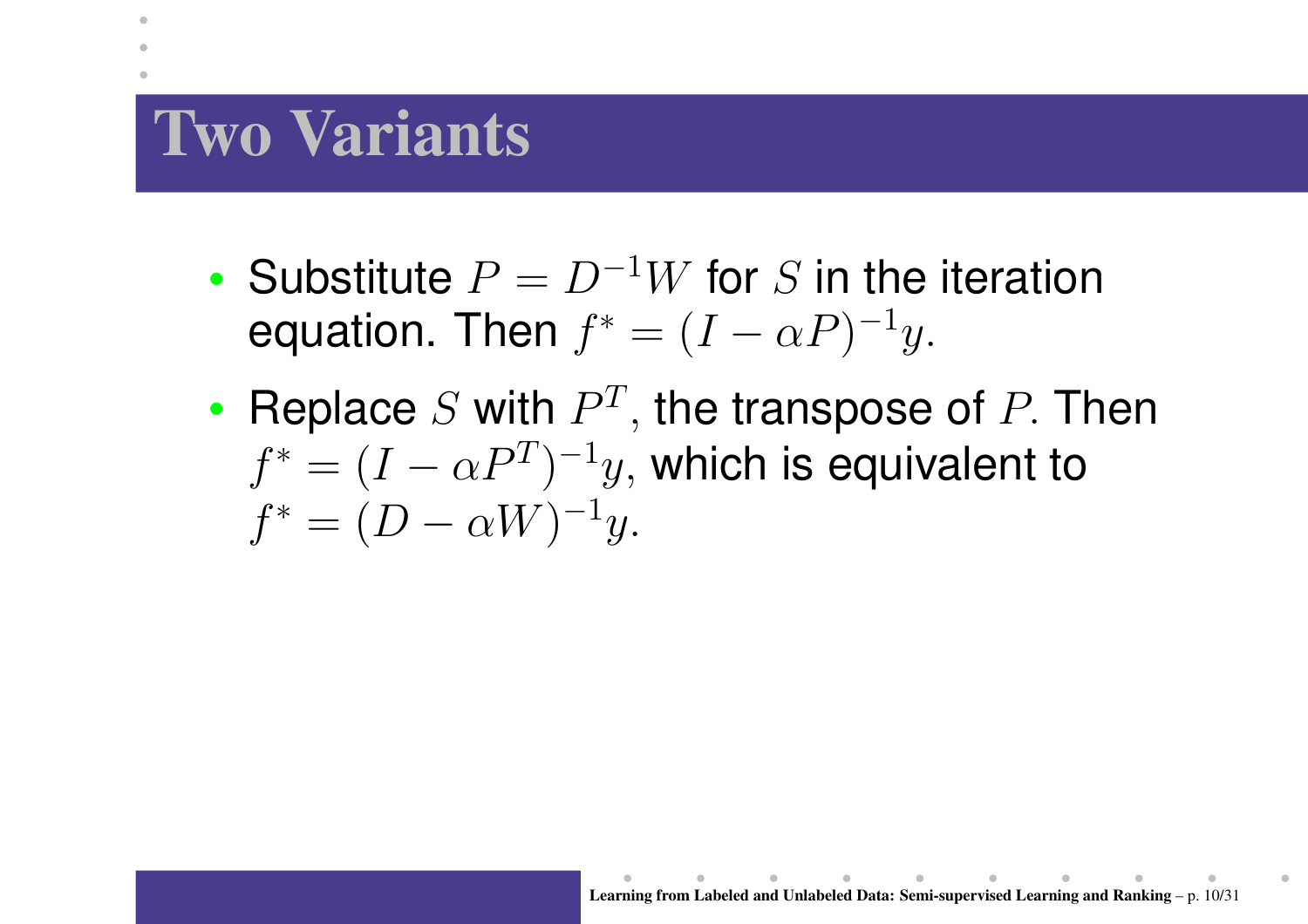# **Toy Problem**

 $\bullet$ 



**Learning from Labeled and Unlabeled Data: Semi-supervised Learning and Ranking** – p. 11/31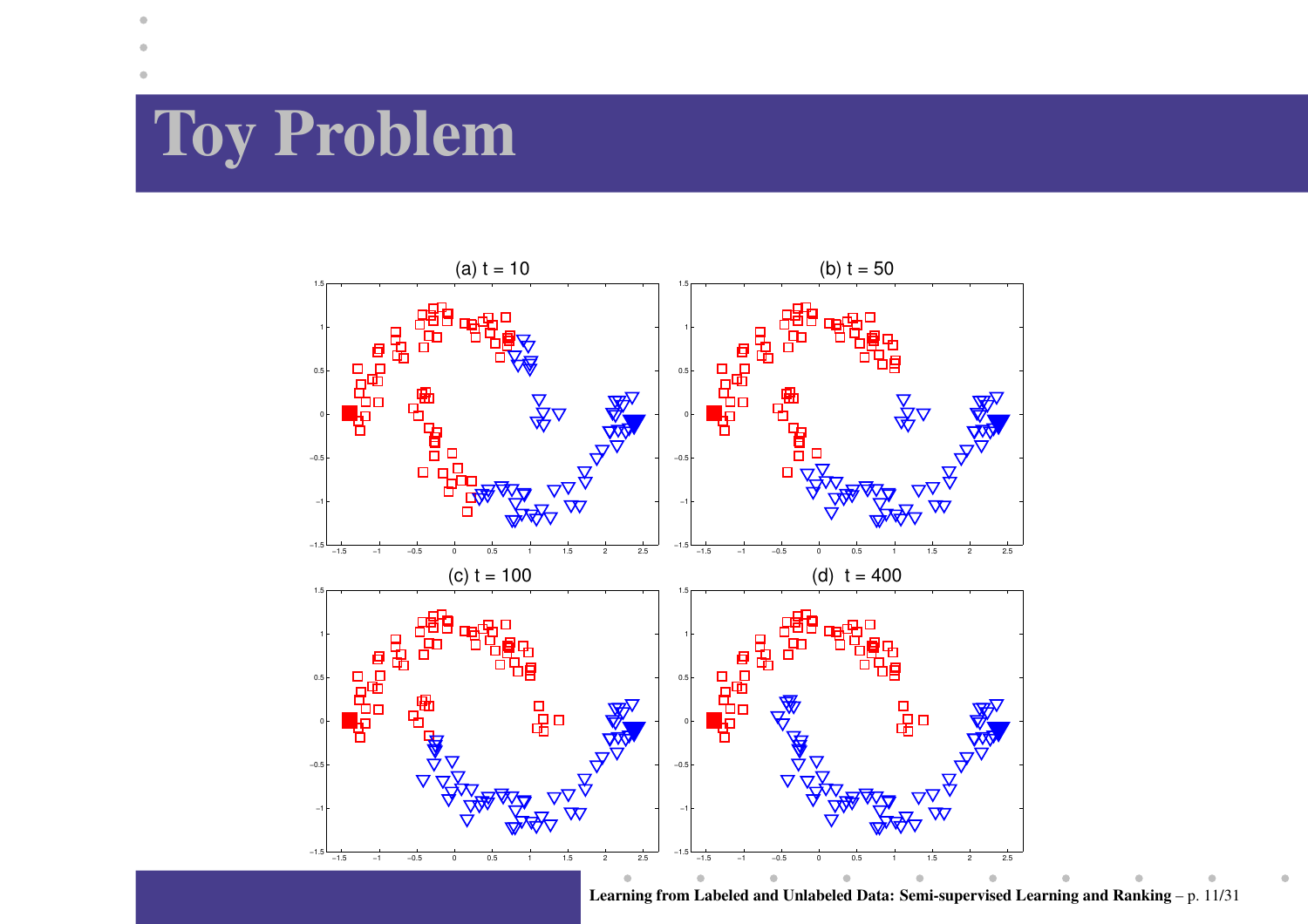# **Toy Problem**

 $-0.5 -$ 

 $-1$ 

 $-0.5$ 

 $\begin{array}{c}\n\bullet \\
\bullet \\
\bullet \\
\bullet \\
\bullet \\
\bullet\n\end{array}$ 

 $\mathbf{1}^{\prime}$  $1.5$ 

 $\overline{\phantom{a}}$ 



 $-0.5 -$ 

 $-0.5$ 

 $0.5$ 

**Learning from Labeled and Unlabeled Data: Semi-supervised Learning and Ranking** – p. 12/31

 $1.5$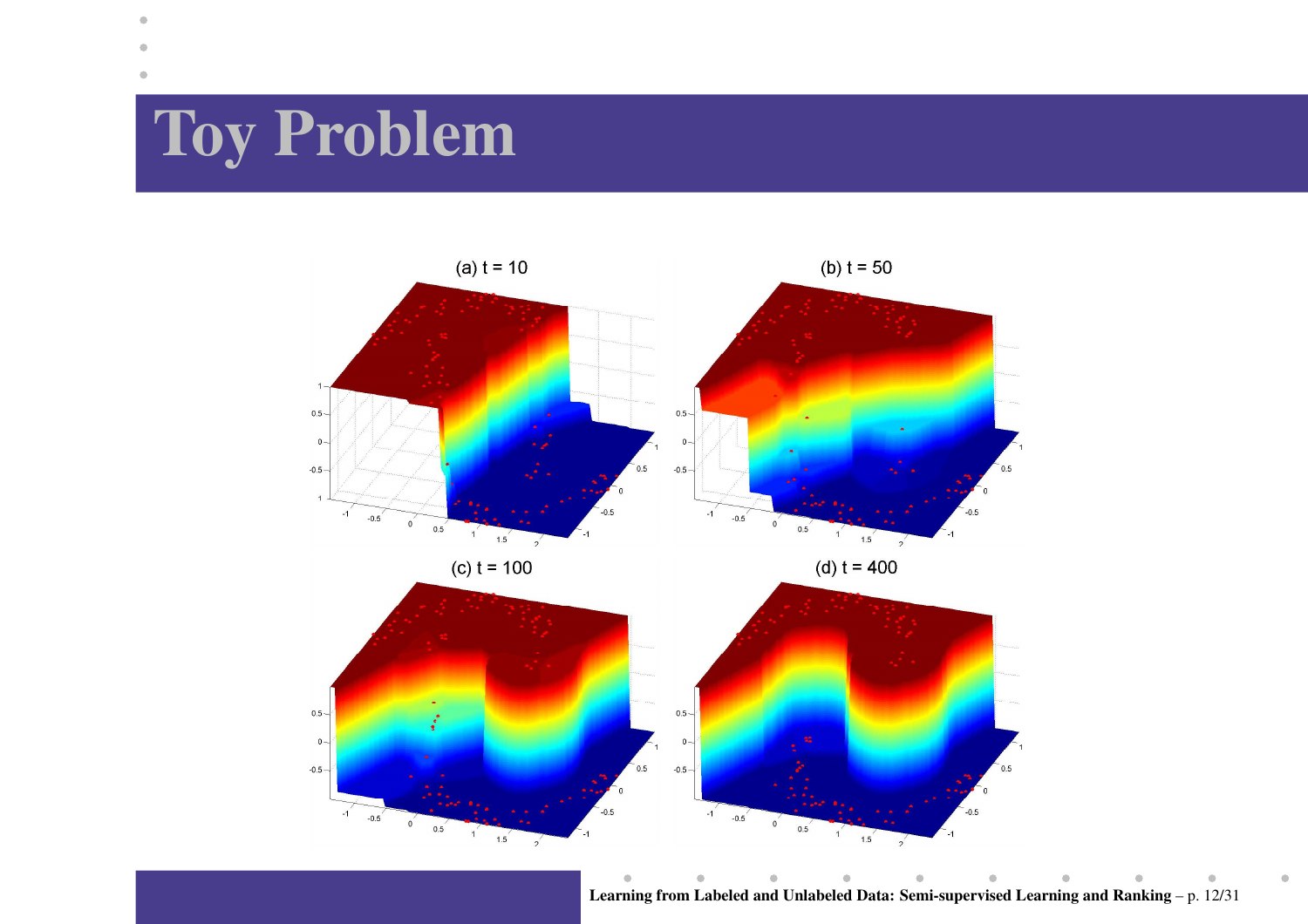## **Handwritten Digit Recognition (USPS)**

۰



Dimension: 16x16. Size: 9298. ( $\alpha = 0.95$ )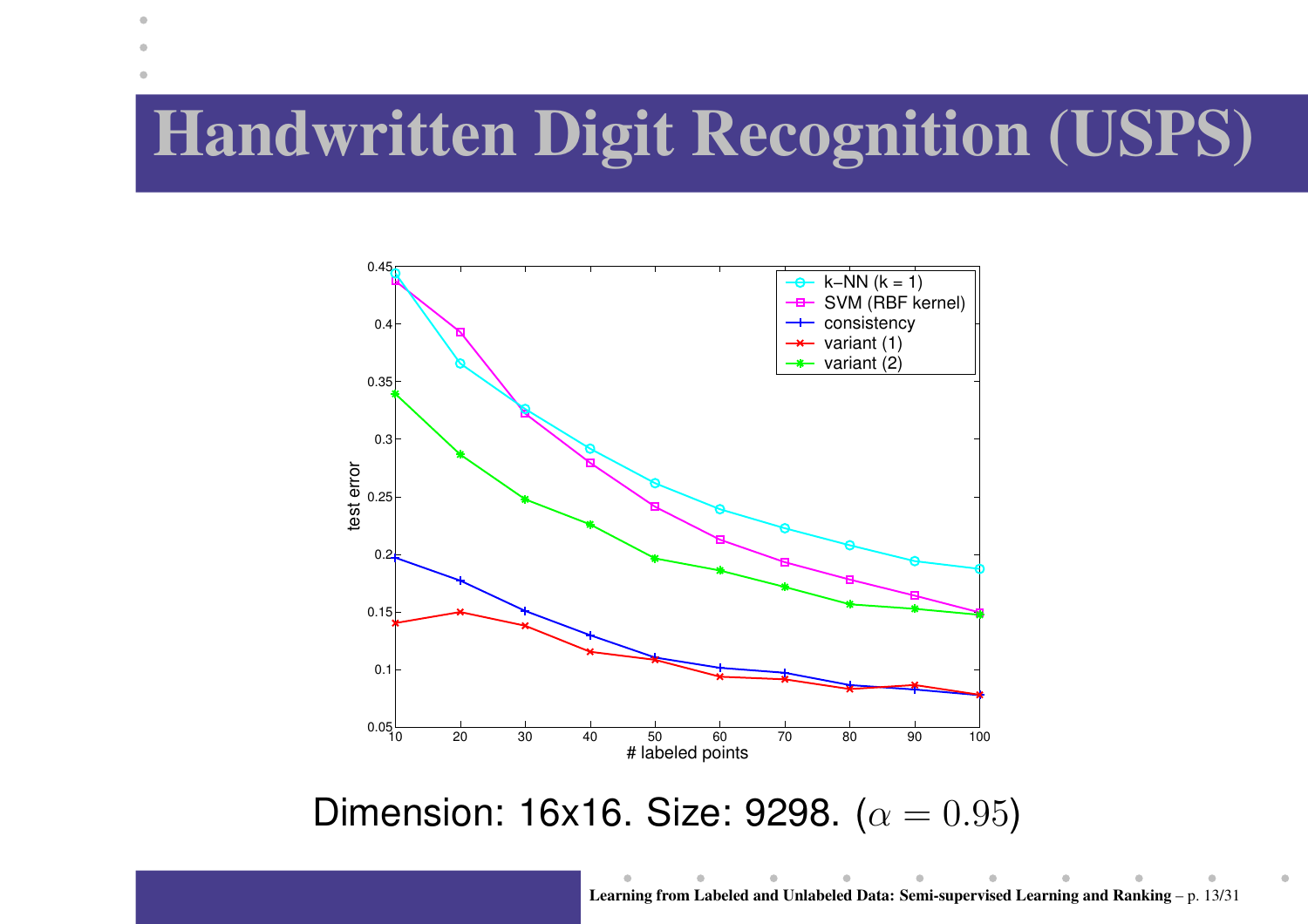# **Handwritten Digit Recognition (USPS)**

 $\bullet$ 



Size of labeled data:  $l=50.$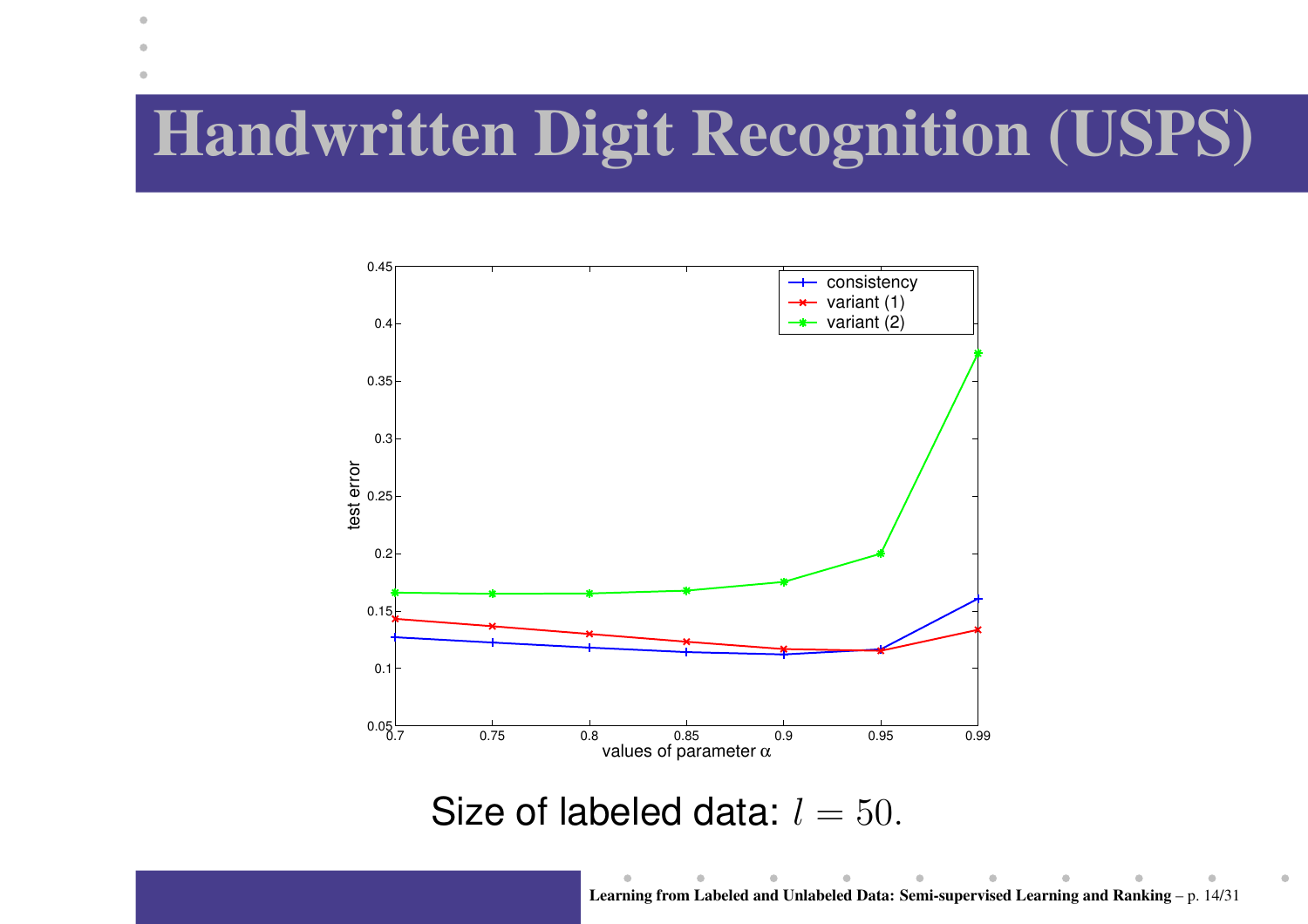#### **Text Classification (20-newsgroups)**

 $\bullet$ 



Dimension: 8014. Size: 3970. ( $\alpha = 0.95$ )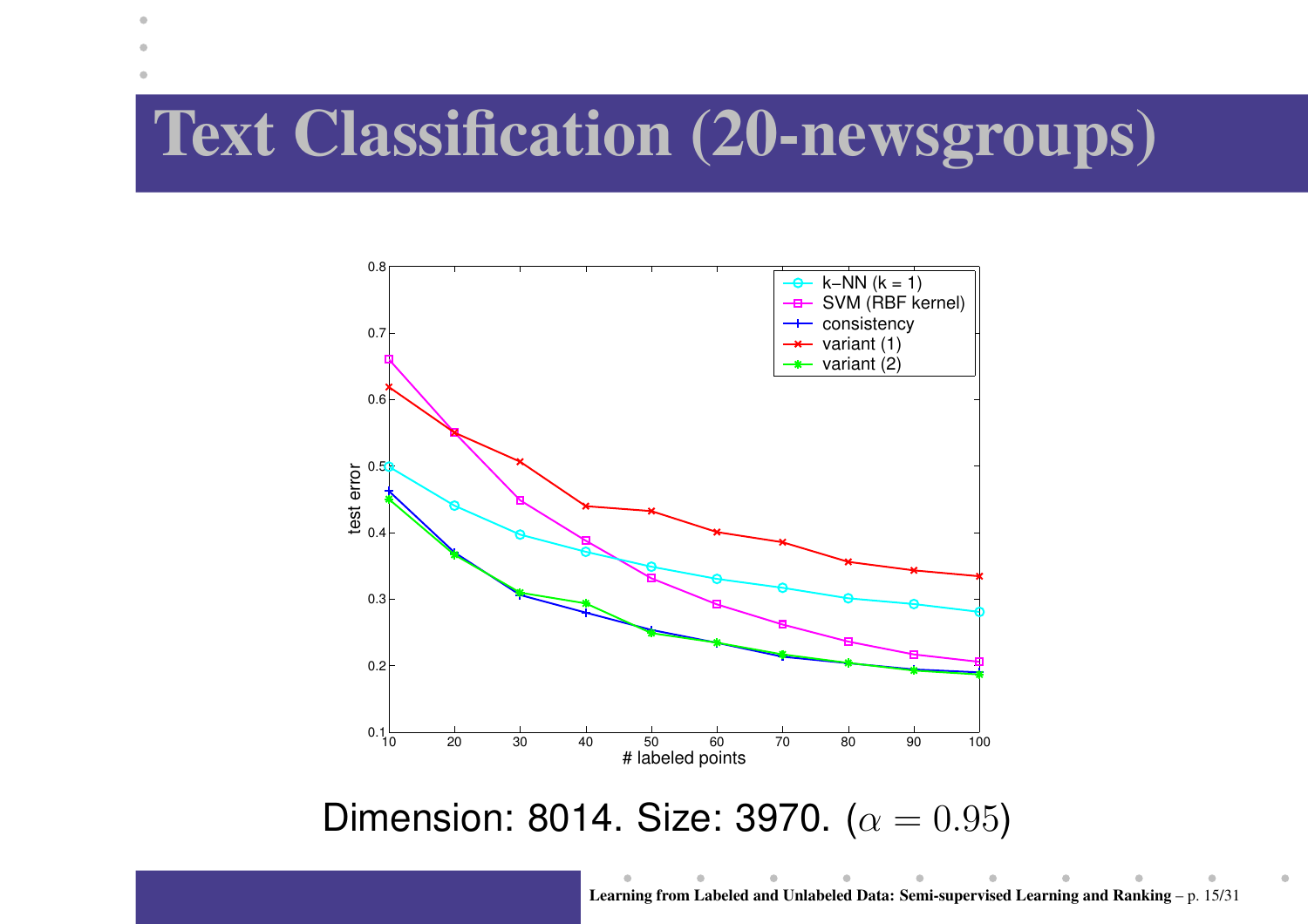#### **Text Classification (20-newsgroups)**

 $\bullet$ 



Size of labeled data:  $l=50.$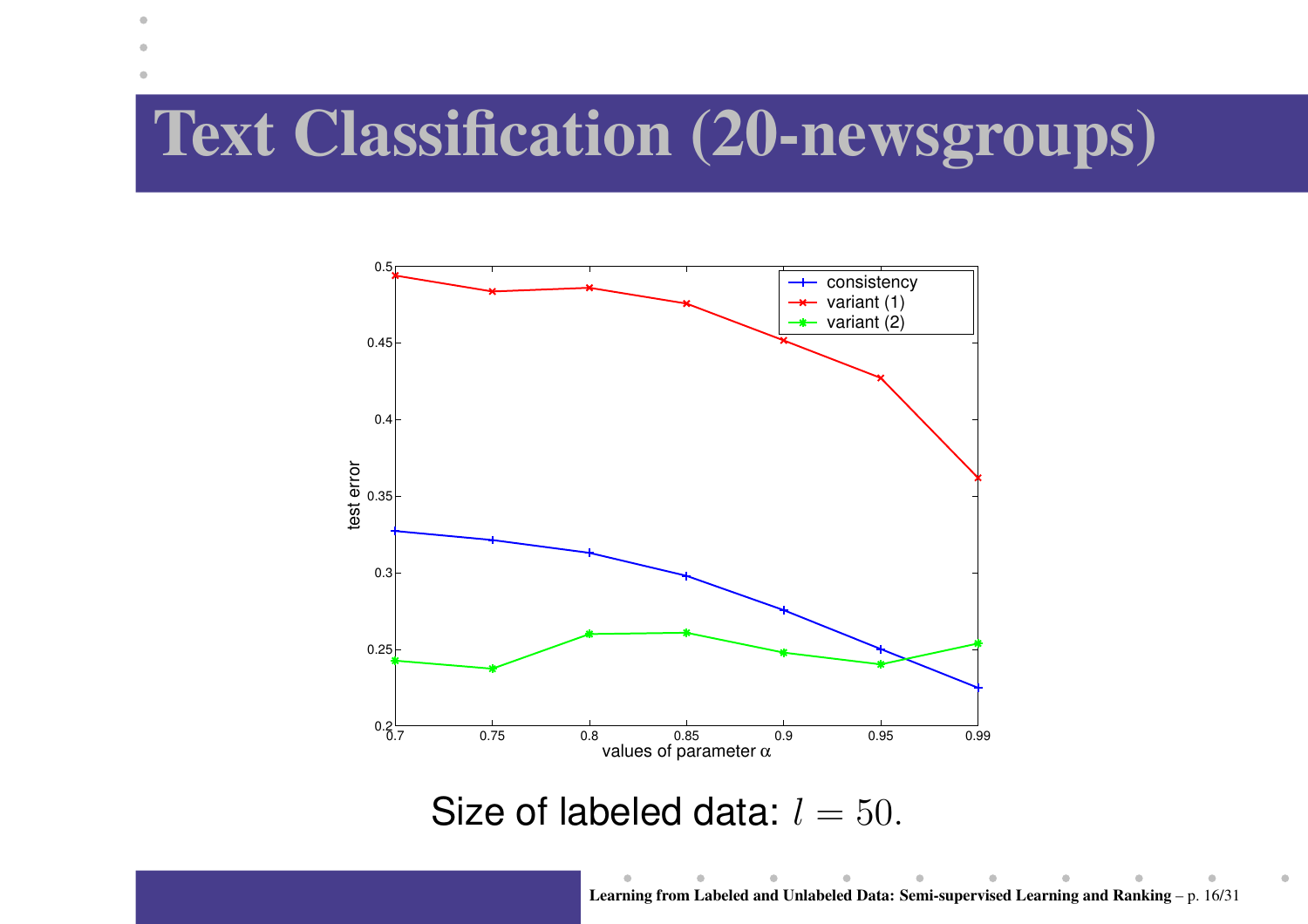# **Spectral Graph Theory**

۰

**Normalized graph Laplacian** <sup>∆</sup> <sup>=</sup> <sup>D</sup>−<sup>1</sup>/<sup>2</sup>(<sup>D</sup> <sup>−</sup> <sup>W</sup>)<sup>D</sup>−<sup>1</sup>/<sup>2</sup>. Linear operator on the space of functions defined on the Graph.

**Theorem.** 
$$
\sum_{i,j} W_{ij} \left( \frac{1}{\sqrt{D_{ii}}} f_i - \frac{1}{\sqrt{D_{jj}}} f_j \right)^2 = \langle f, \Delta f \rangle.
$$

Discrete analogy of Laplace-Beltrami operator on Riemannian Manifold which satisfies

$$
\int_{\mathcal{M}} \|\nabla f\|^2 = \int_{\mathcal{M}} \Delta(f) f.
$$

**Discrete Laplace equation** ∆f <sup>=</sup> y.  $\bm{\mathsf{Green's}}$  function  $G = \Delta^\dagger.$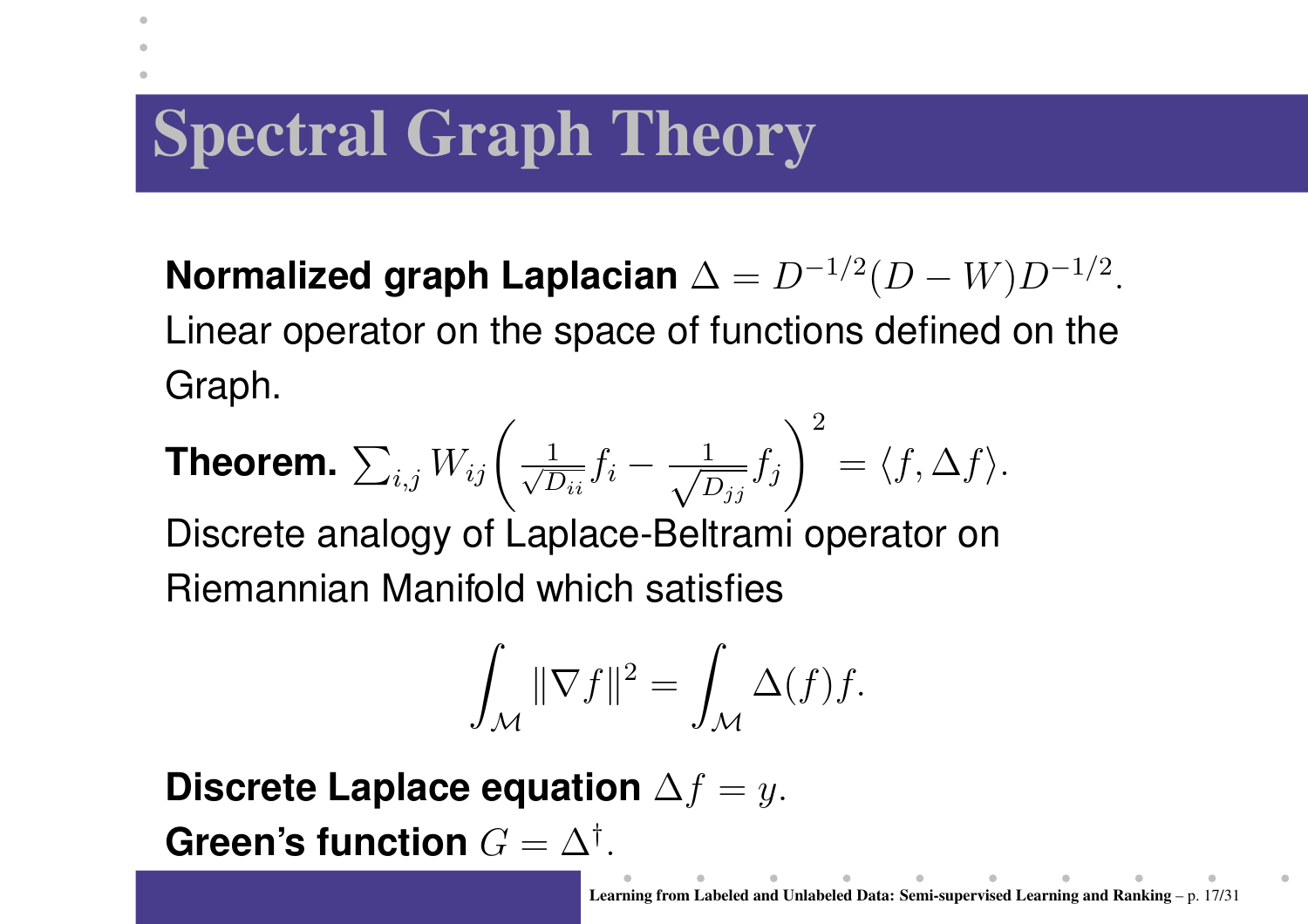## **Reversible Markov Chains**

۰

**Lazy random walk** defined by the transition probability matrix  $P^*=(1-\alpha)I+\alpha D^{-1}W, \alpha\in(0,1).$ **Hitting time**  $H_{ij} = E\{$  number of steps required for a random walk to reach a position  $x_j$  with an initial position  $x_i$ .

 $\textbf{Commute time } C_{ij} = H_{ij} + H_{ji}.$ **Theorem.** Let  $L = (D - \alpha W)^{-1}$ . Then

$$
C_{ij} \propto L_{ii} + L_{jj} - L_{ij} - L_{ji}
$$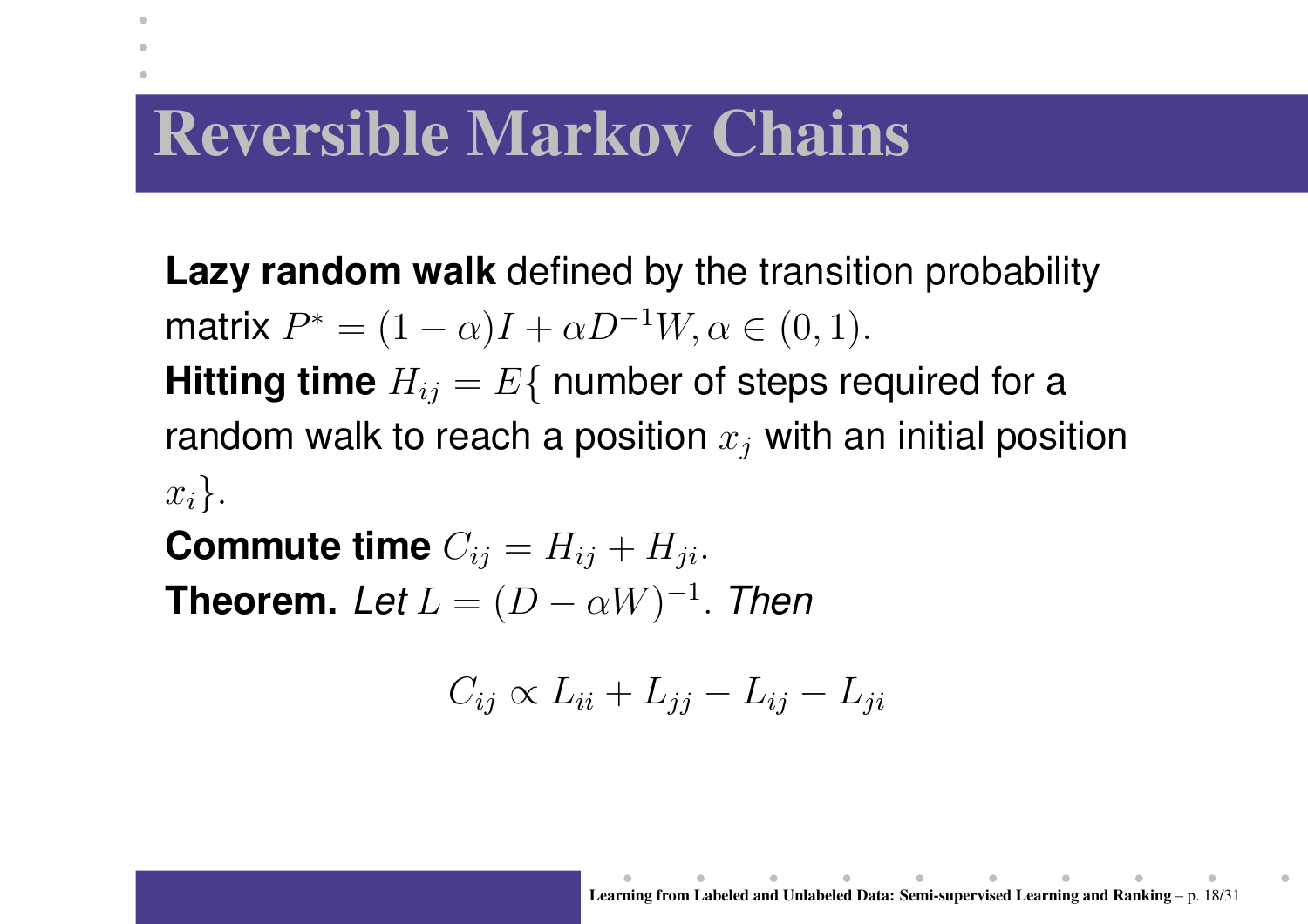# **Ranking Problem**

۰

**Problem setting.** Given <sup>a</sup> set of point  $\mathcal{X} = \{x_1, ..., x_q, x_{q+1}, ..., x_n\} \subset \mathbb{R}^m,$  the first  $q$ points are the queries. The task is to rank the remaining points according to their relevances to the queries.

**Examples.** Image, document, movie, book, protein ("killer application"), . . .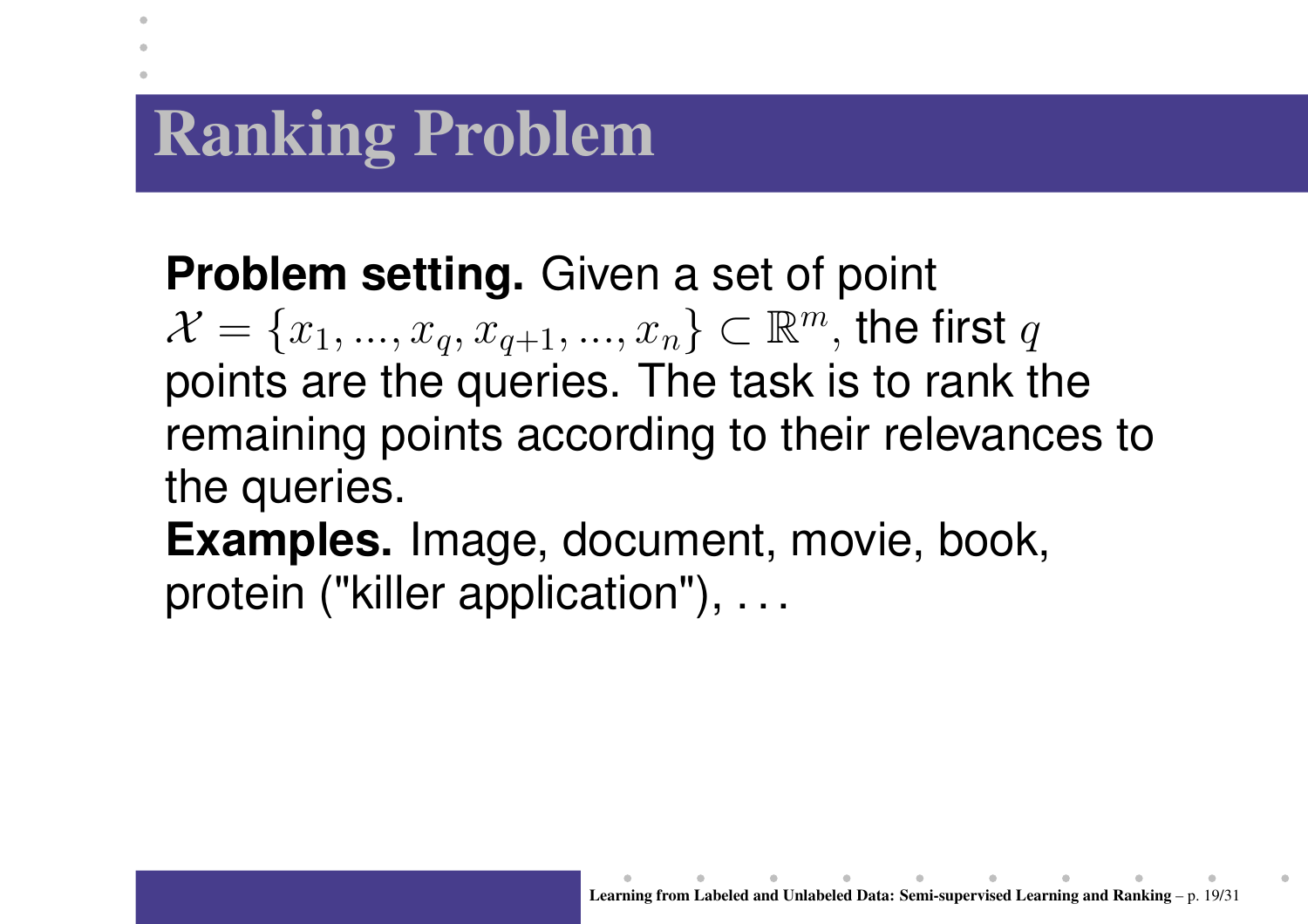# **Intuition of Ranking: Manifold**



- The relevant degrees of points in the upper moon to the query should decrease along the moon shape.
- •• All points in the upper moon should be more relevant to the query than the points in the lower moon.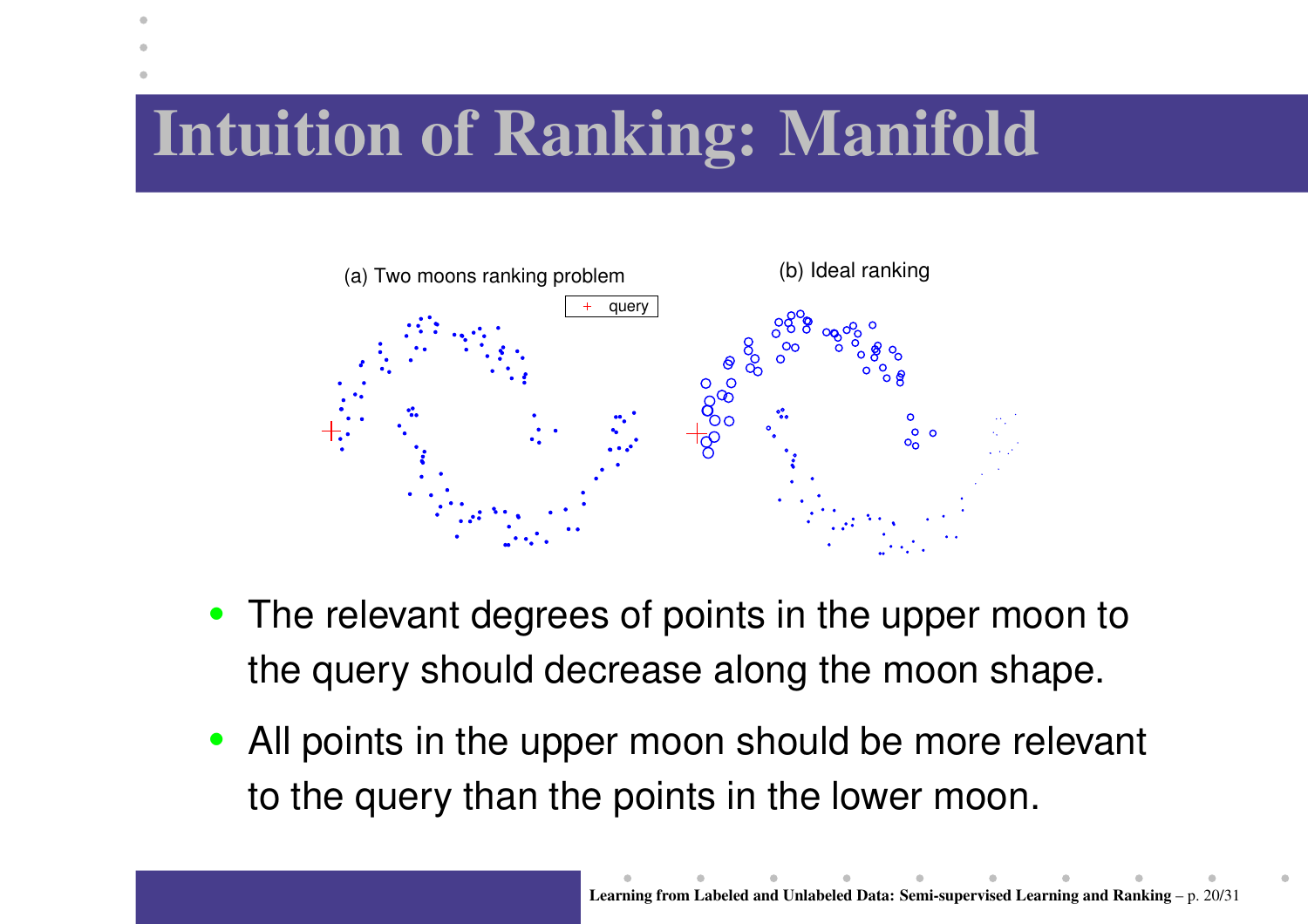# **Toy Ranking**



- Simply ranking the data according to the shortest paths on the graph does not work well.
- $\bullet$ • Robust solution is to assemble all paths between two points:  $f^*=\sum_i \alpha^i S^i y.$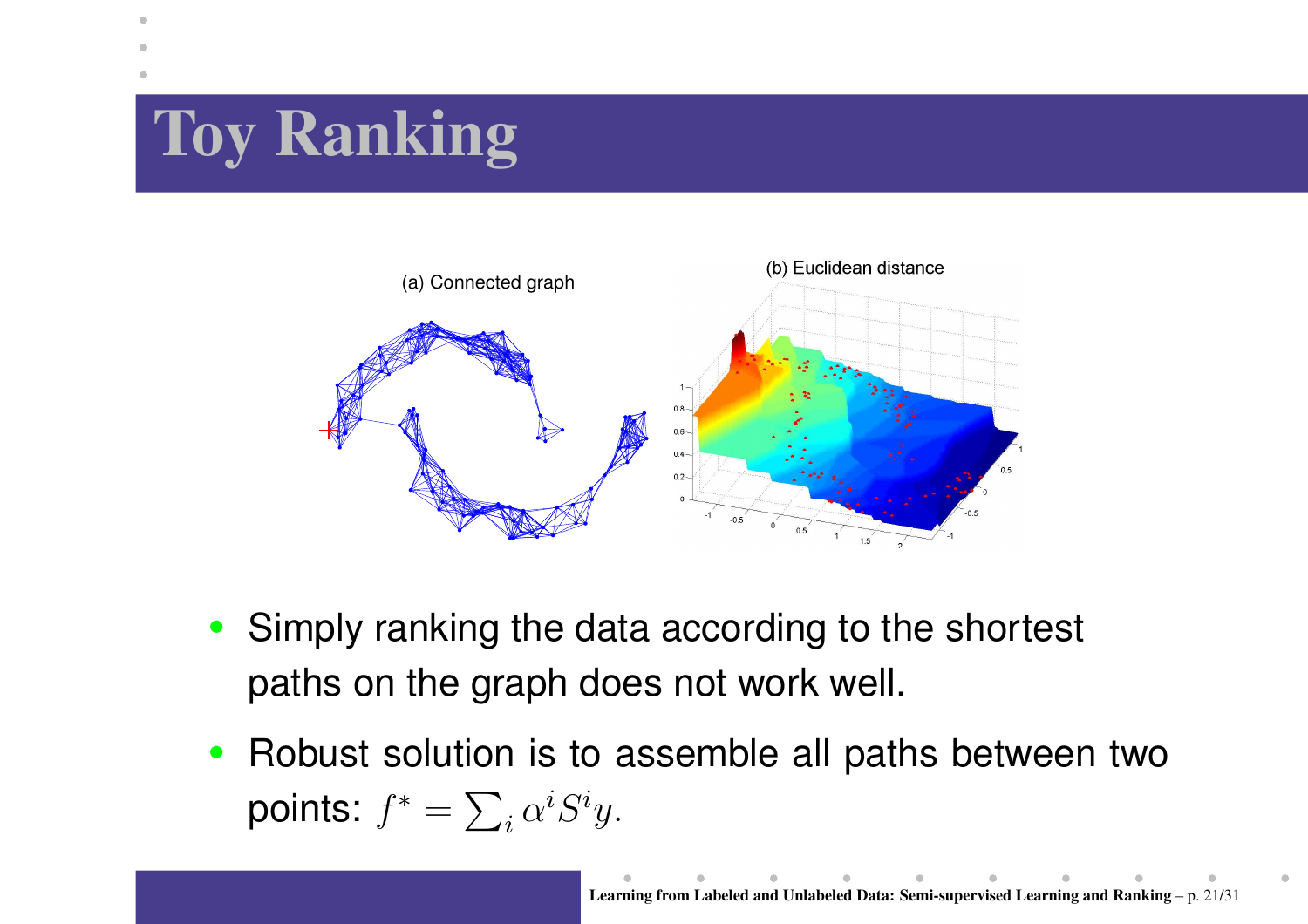# **Toy Ranking**



**Learning from Labeled and Unlabeled Data: Semi-supervised Learning and Ranking** – p. 22/31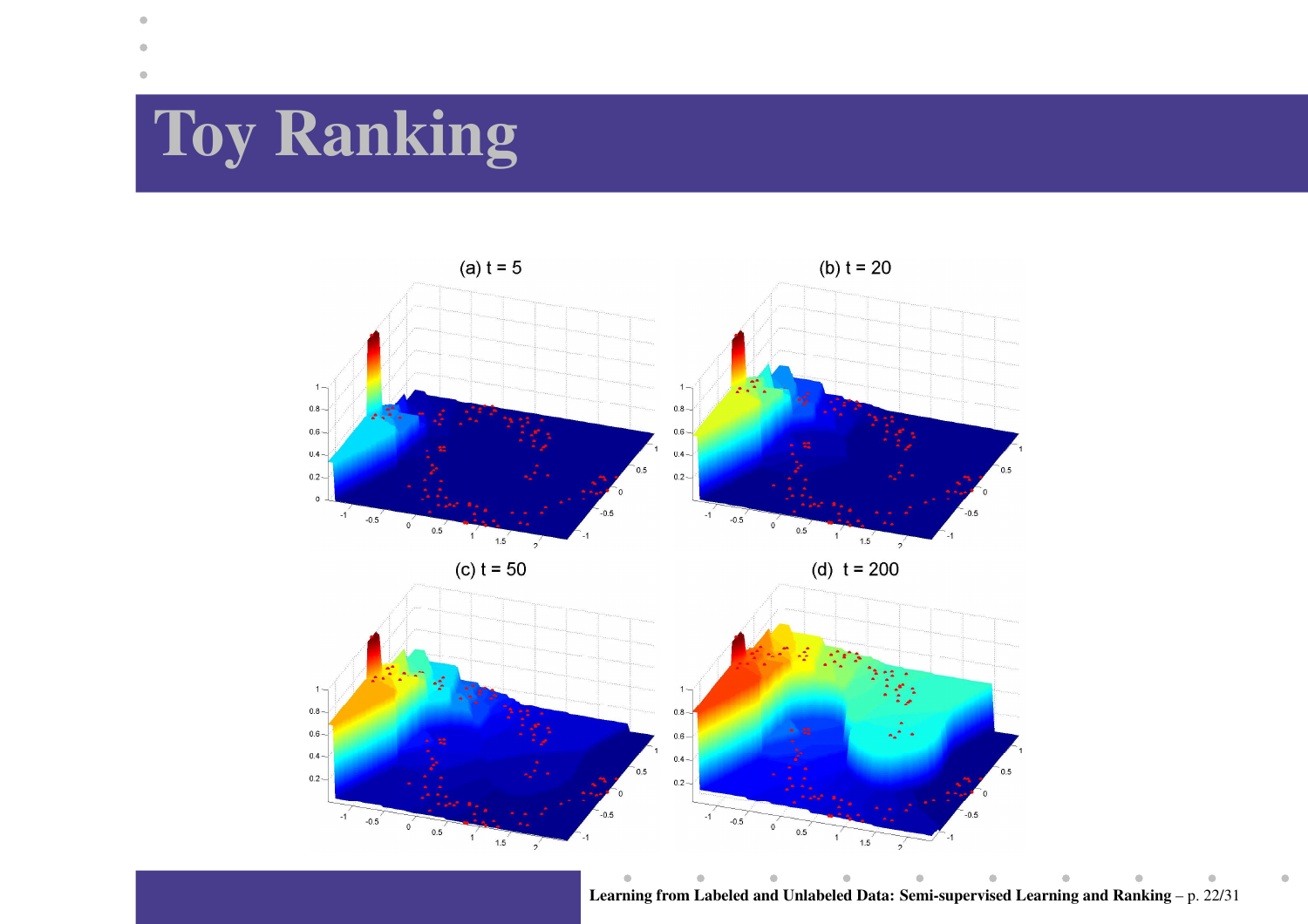# **Connection to Google**

**Theorem.** *For the task of ranking data represented by <sup>a</sup> connected and undirected graph without queries,* f <sup>∗</sup> *and PageRank yield the same ranking list.*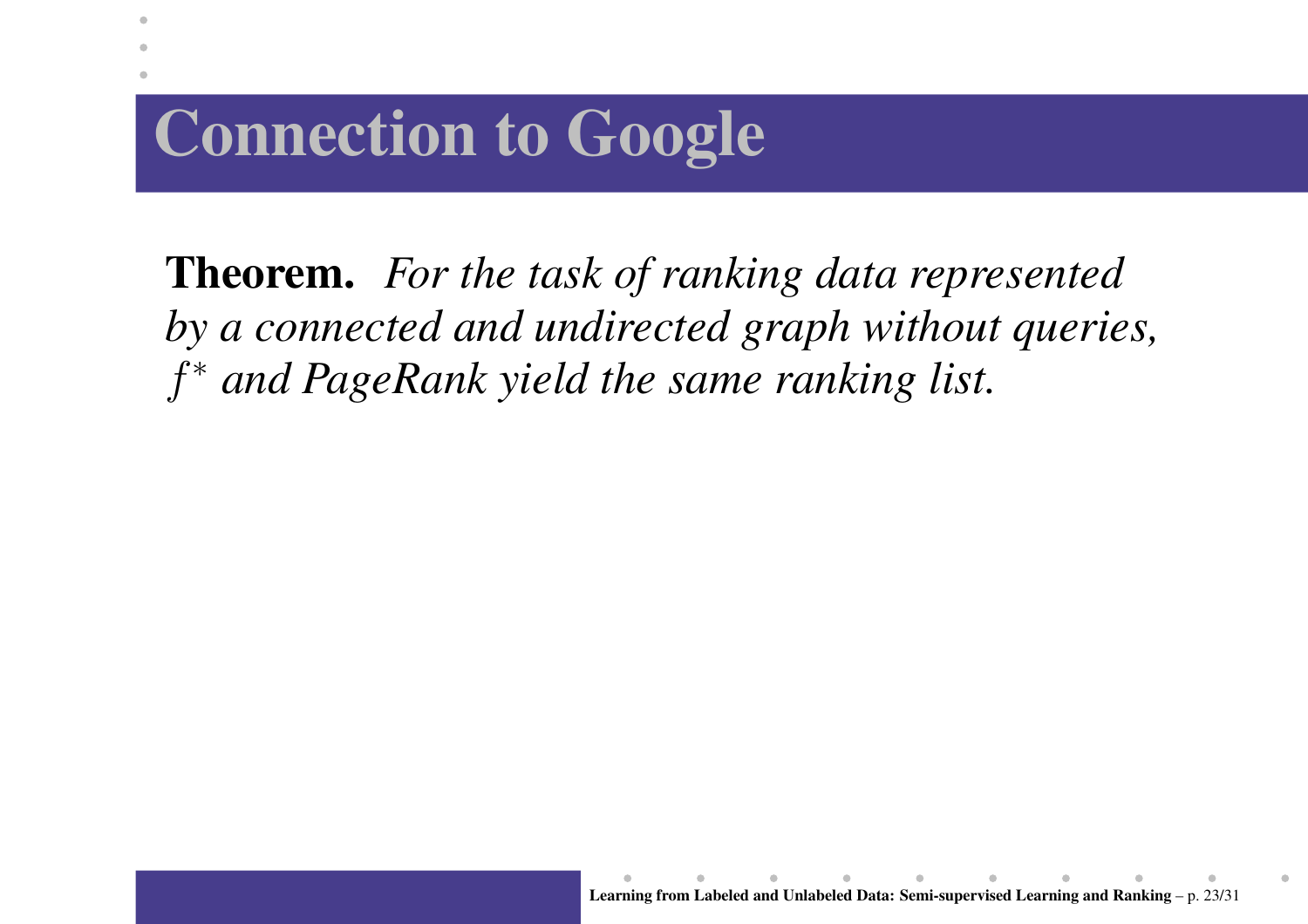## **Personalized Google: <sup>a</sup> variant**

۰

The ranking scores given by PageRank:

$$
\pi(t+1) = \alpha P^T \pi(t). \tag{4}
$$

Add <sup>a</sup> query term on the right-hand side for the query-based ranking,

$$
\pi(t+1) = \alpha P^T \pi(t) + (1-\alpha)y.
$$
 (5)

This can be viewed as the *personalized* version of PageRank.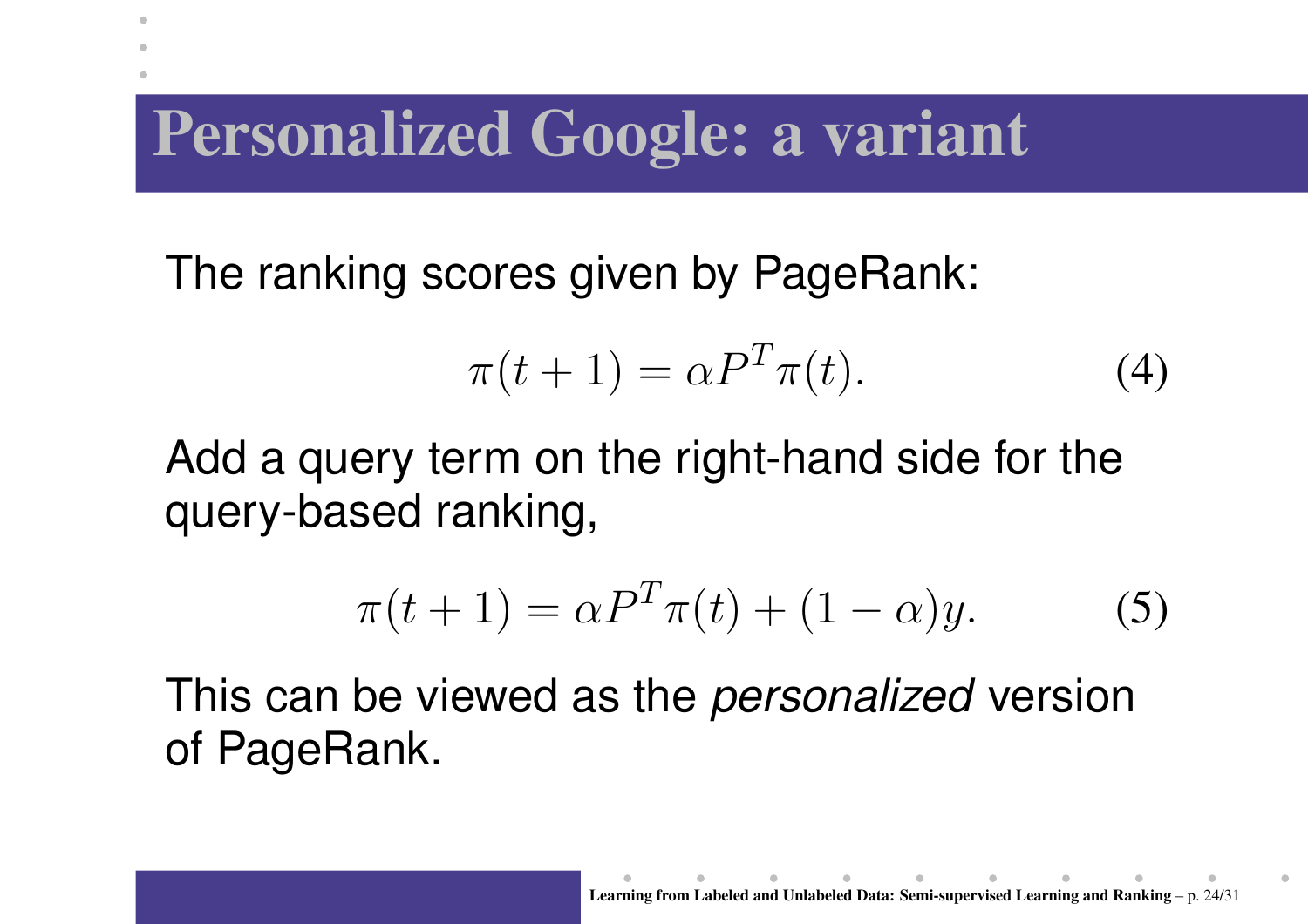# **Image Ranking**



The top-left digit in each panel is the query. The left panel shows the top 99 by our method; and the right panel shows the top 99 by the Euclidean distance.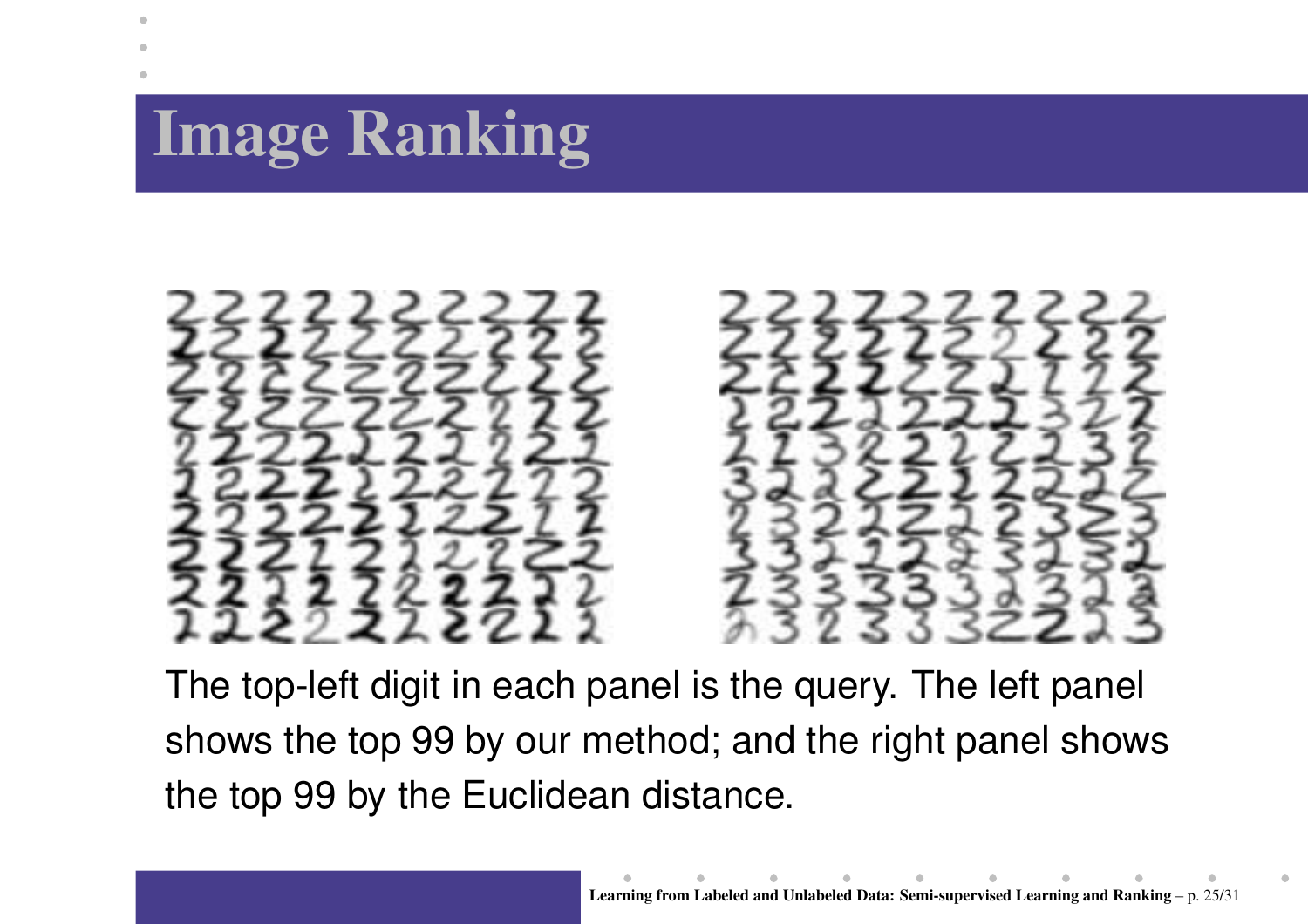## **Document Ranking**

 $\bullet$ 



**Learning from Labeled and Unlabeled Data: Semi-supervised Learning and Ranking** – p. 26/31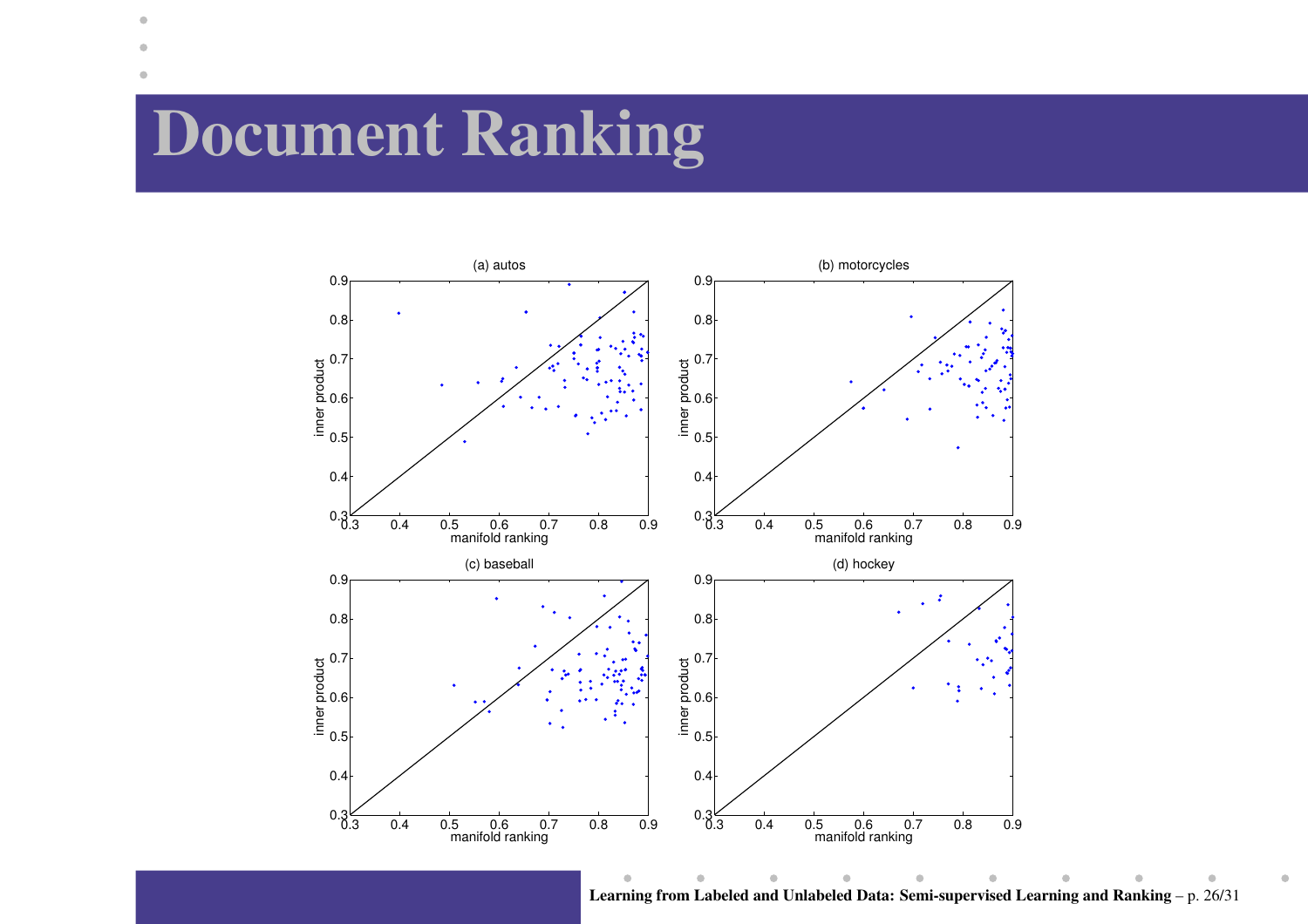## **Related Work**

- • Graph/disffusion/cluster kernel (Kondor et al 2002; Chapelle et al. 2002; Smola et al. 2003).
- •• Spectral clustering (Shi et al. 1997; Ng et al. 2001).
- • Manifold learning (nonlinear data reduction)(Tenenbaum et al. 2000; Roweis et al. 2000)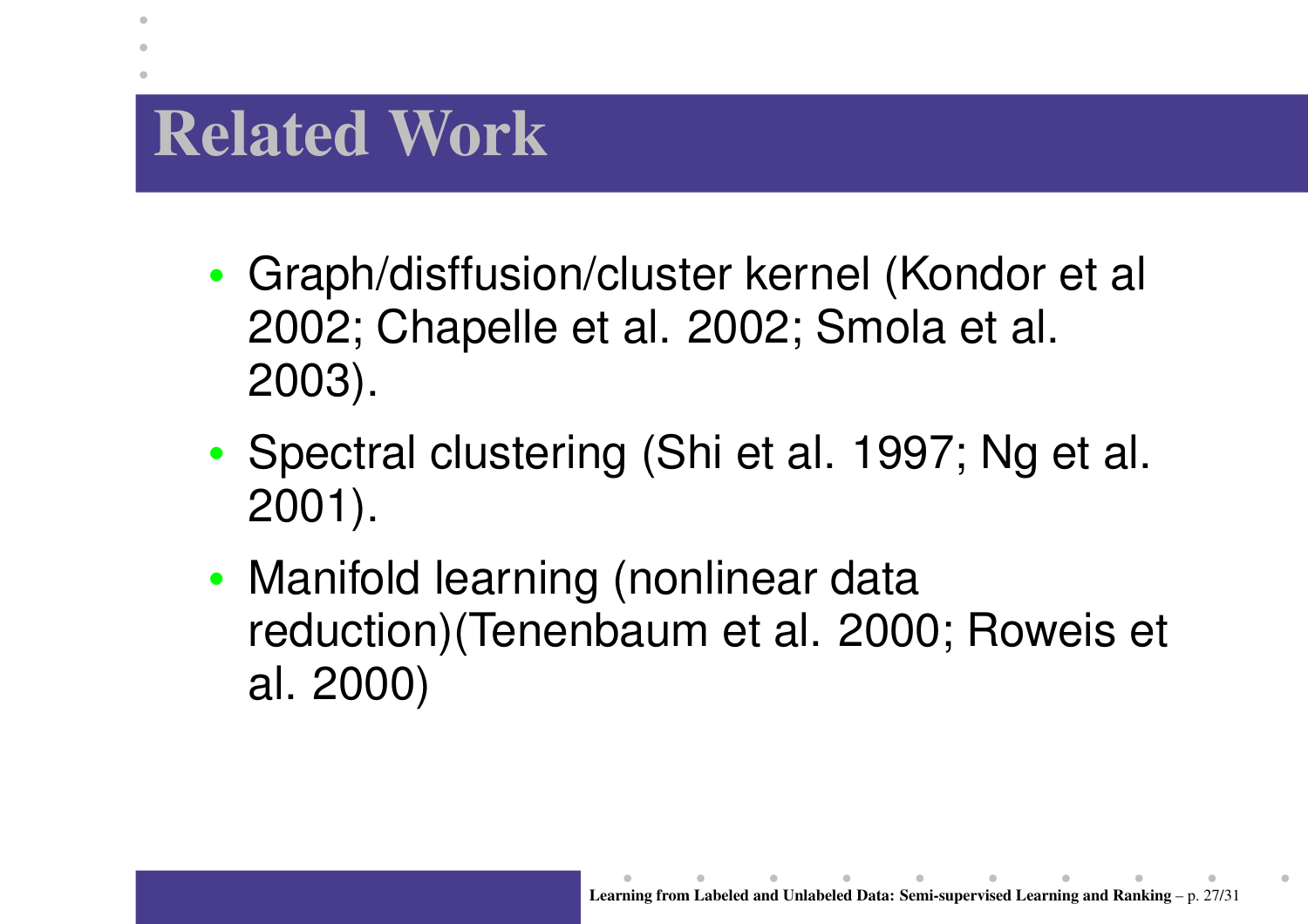## **Related Work**

۰

- Random walks (Szummer et al. 2001).
- •Graph min-cuts (Blum et al. 2001)
- •Learning on manifolds (Belkin et al. 2001).
- Gaussian random fields (Zhu et al. 2003).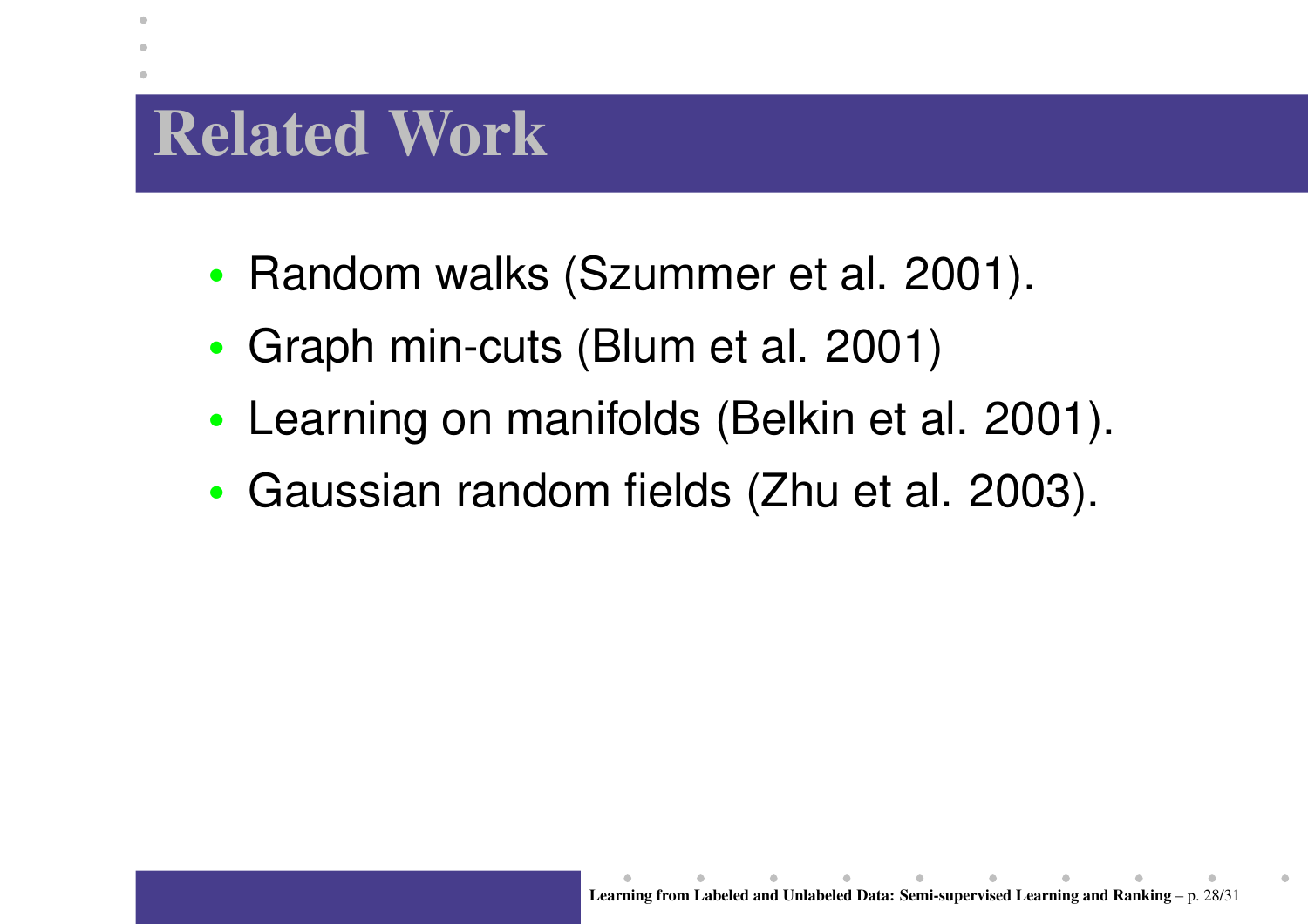# **Conclusion**

- •• Proposed a general semi-supervised learning algorithm.
- •• Proposed a general example-based ranking algorithm.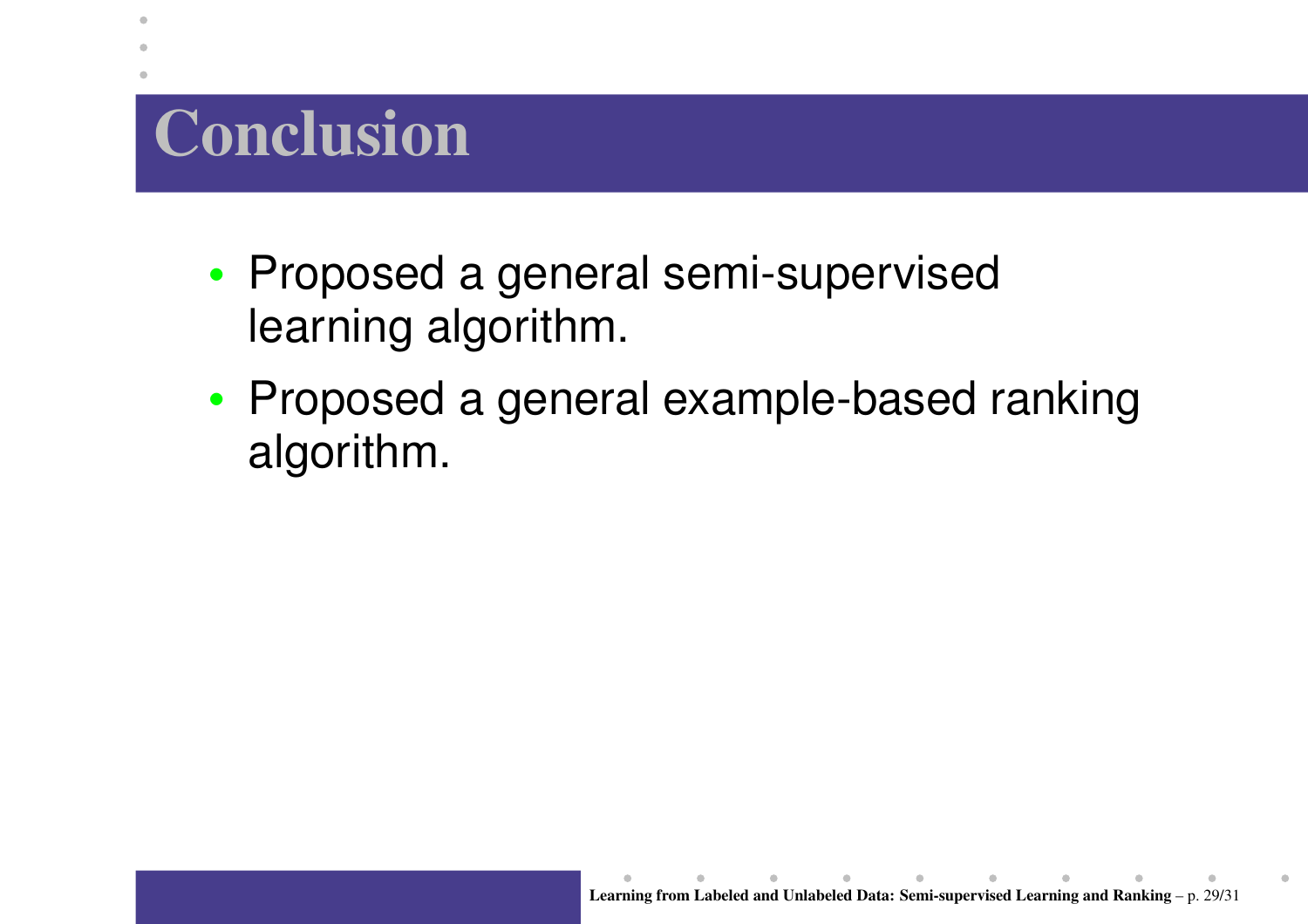# **Next Work**

- Model selection.
- •• Active learning.
- • Generalization theory of learning from labeled and unlabeled data.
- •• Specifical problems & large-scale problems.